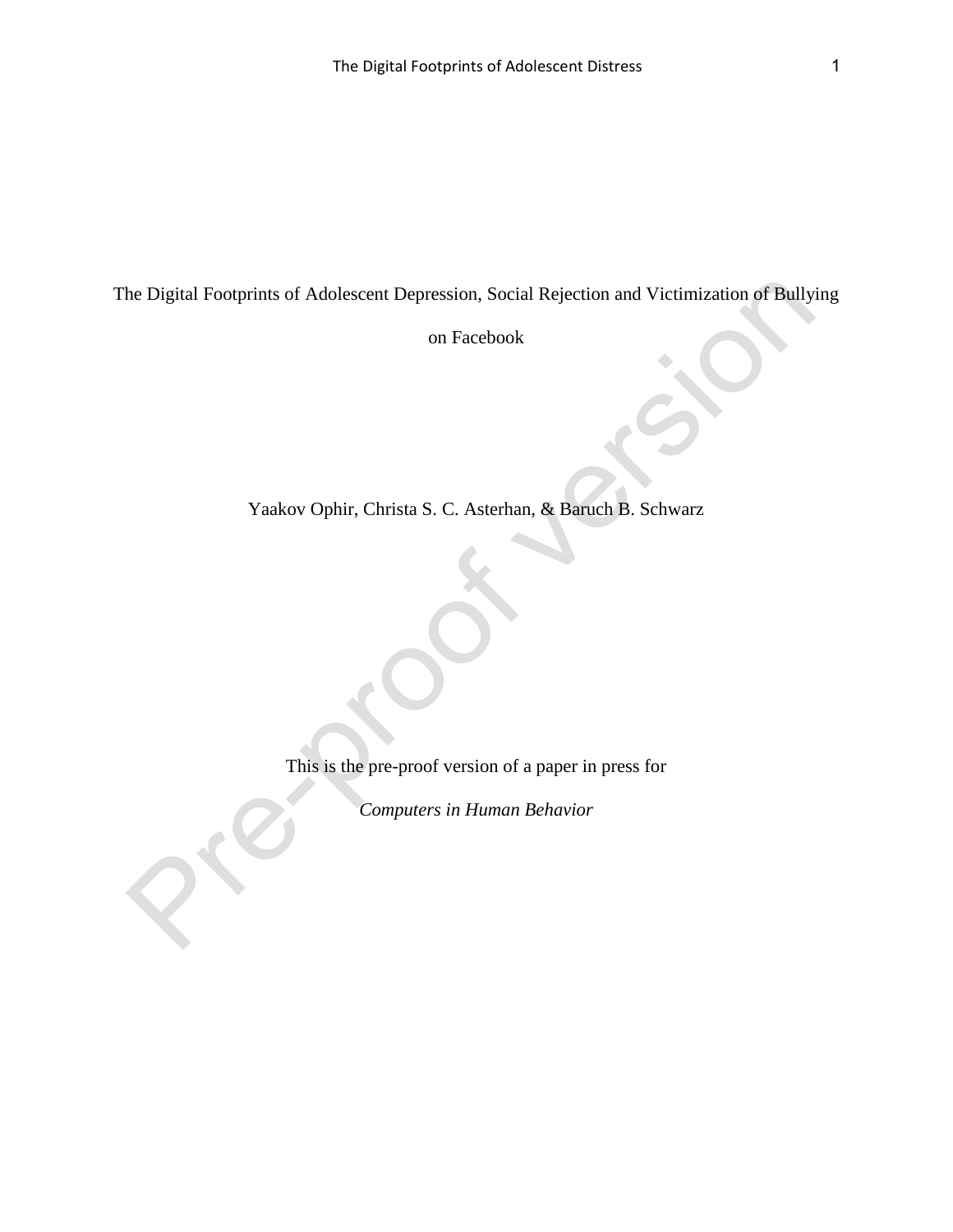## **Abstract**

Online Social Networking Sites (SNSs) are immensely popular, especially among adolescents. Activity on these sites leaves digital footprints, which may be used to study online behavioral correlates of adolescent psychological distress and to, ultimately, improve detection and intervention efforts. In the present work, we explore the digital footprints of adolescent depression, social rejection, and victimization of bullying on Facebook. Two consecutive studies were conducted among Israeli adolescents ( $N = 86$  and  $N = 162$ ). We collected a range of Facebook activity features, as well as self-report measurements of depression, social rejection, and victimization of bullying. Findings from Study 1 demonstrate that explicit distress references in Facebook postings (e.g., "Life sucks, I want to die") predict depression among adolescents, but that such explicit distress references are rare. In Study 2, we applied a bottom-up research methodology along with the previous top-down, theory driven approach. Study 2 demonstrates that less explicit features of Facebook behavior predict social rejection and victimization of bullying. These features include 'posts by others', 'check-ins', 'gothic and dark content', 'other people in pictures', and 'positive attitudes towards others'. The potential, promises and limitations of using digital Facebook footprints for the detection of adolescent psychological distress are discussed.

Keywords: adolescents, digital footprints, depression, social rejection, bullying, social networking sites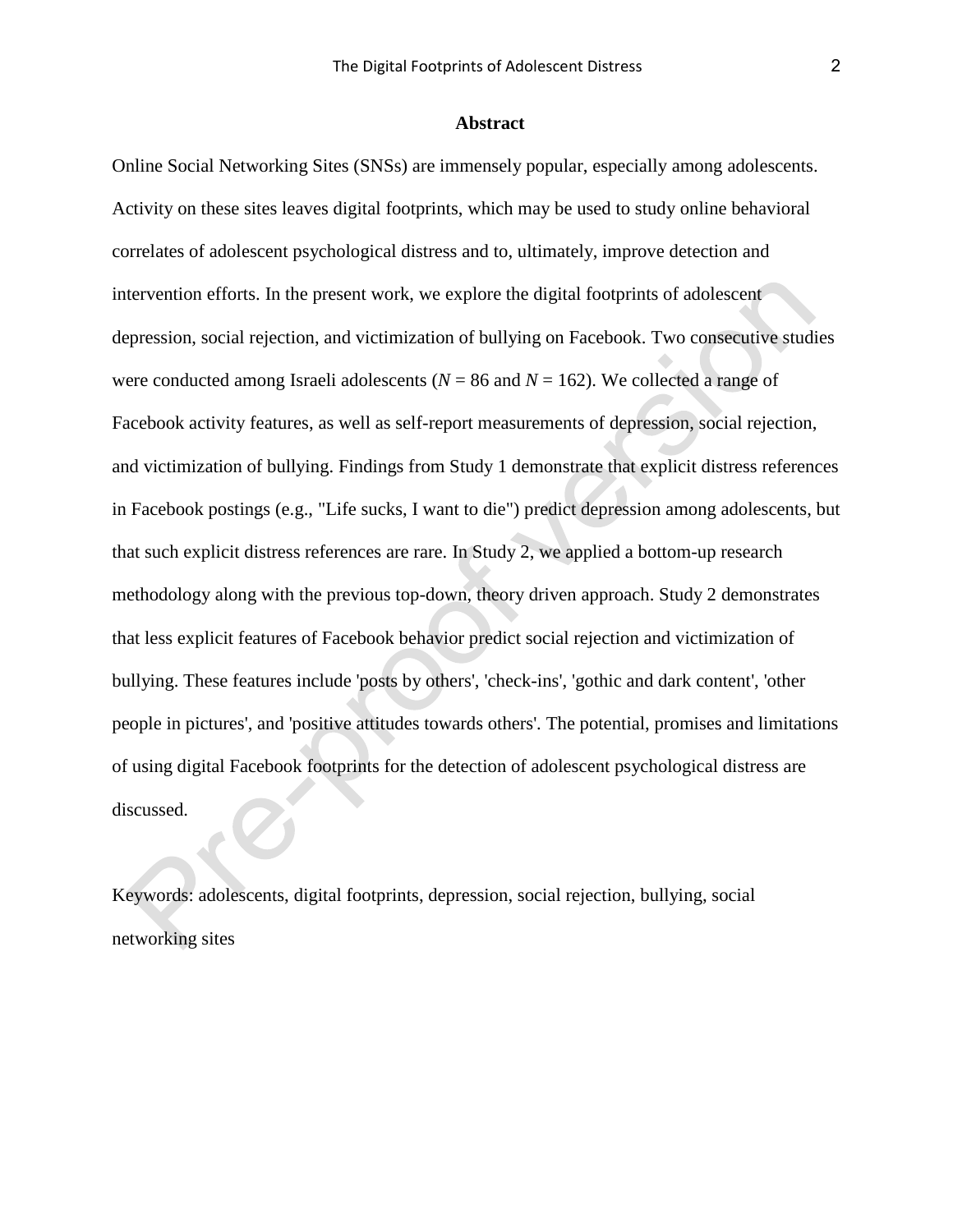Online social networking technology have become a central arena for adolescent social life today (Lenhart, Purcell, Smith, & Zickur, 2010; Statista, 2017). Adolescents around the world use social network sites  $(SNSs)^1$  not only for establishing and maintaining friendships, but also for self-presentation purposes, for frustration venting and for emotional self-disclosure (Ophir, 2017; Hew & Cheung, 2012; Manago, Taylor, & Greenfield, 2012). While interacting with and on these sites, users leave digital footprints, a set of traceable digital activities (Lambiotte & Kosinski, 2014). Recognizing these trends, social workers in youth-at-risk centers, as well as school teachers and counselors have leveraged these tools and established online connections with adolescents under their care (Asterhan & Rosenberg, 2015; Rosenberg, Ophir & Asterhan, 2018). It allows them to monitor adolescents' emotional states and to detect signs of psychological distress from their online SNS behavior.

In spite of these spontaneous practitioner initiatives, however, little is known about the extent and the ways in which psychological distress is expressed in, and can therefore be deduced from, adolescents' logged SNS activities. How valid and informative are explicit online expressions of emotional distress in SNSs? What types of distress are expected to be found online? Finally, is it possible to detect adolescents' distress from patterns of online behavior when users choose *not* to explicitly express their emotional state in postings?

Recent research on adult users has shown that the digital footprints from their SNS activities can be used to infer personal information, such as their age, gender, certain personality traits (e.g., Kosinski, Stillwell, & Graepel, 2013; Lambiotte & Kosinski, 2014; Schwartz et al., 2013), and even certain mental health conditions, such as depression and anxiety (Csepeli & Nagyfi,

-

<sup>1</sup> Online social networking sites are computer-based platforms such as Facebook, Twitter, or Instagram, which allow users to present themselves, upload and share content, and establish or maintain connections with others (Obar & Wildman, 2015).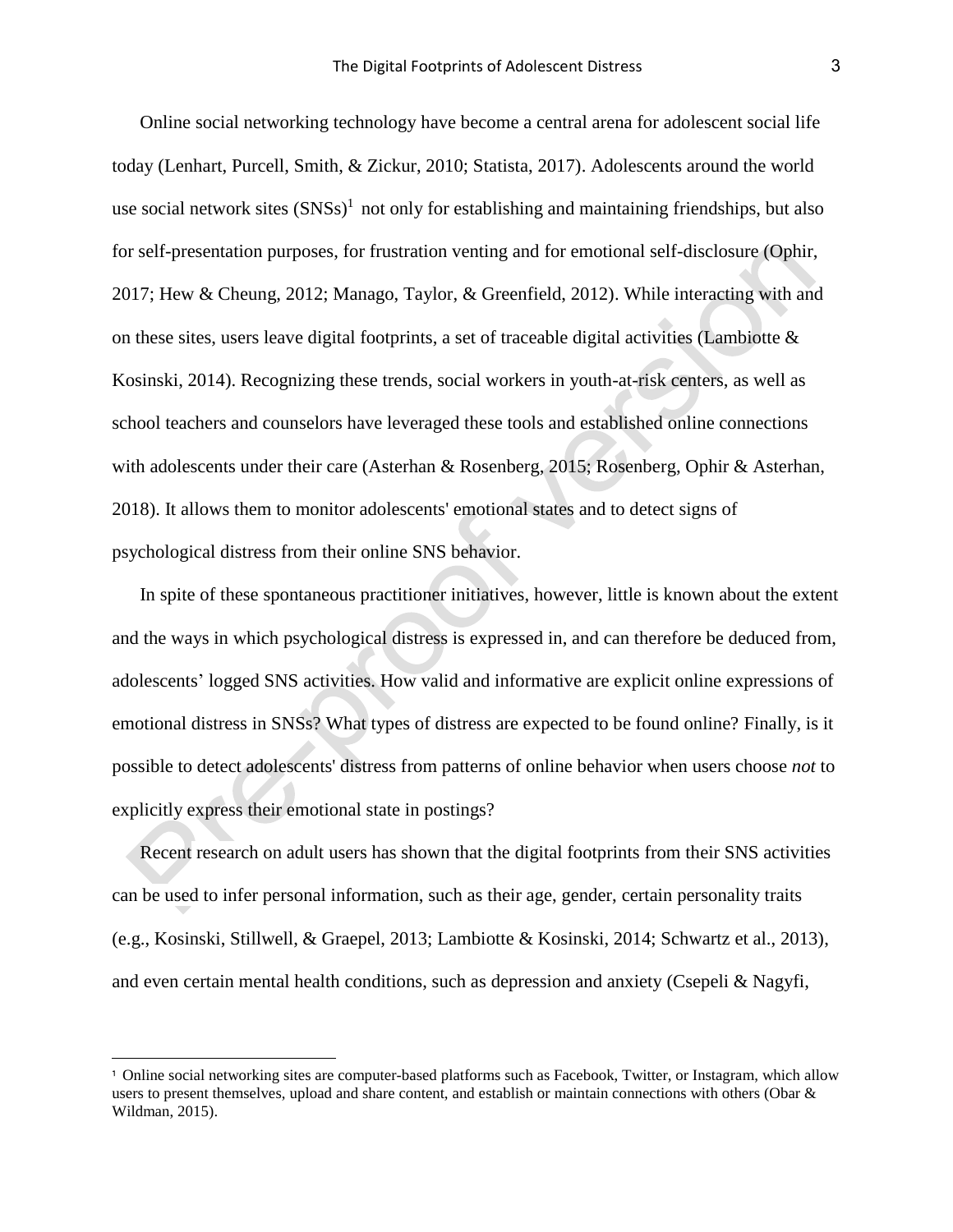2017; Park et al., 2014; Reece et al., 2016). In the current work, we extend existing research in this emerging field by focusing on adolescents. The highest rates of peer bullying (Wang, Iannotti, & Nansel, 2009) and suicide attempts are documented among adolescents and young adults (Varnik, 2012). Moreover, parents or other caregivers are often not aware of their children's suffering (Rey & Bird, 1991; Velting et al., 1998). Knowledge about the digital footprints of adolescent distress will inform theory and may be used to support mental health professionals, teachers and youth counselors in ongoing detection and prevention efforts. We focus our search on two types of digital footprints: direct, explicit distress references in SNS postings and additional features of SNS activity that do not include explicit references to distress experiences. We review existing research on these two types of digital footprints separately next.

## **Explicit distress references**

In explicit references to distress, SNS users directly and explicitly write about their personal experiences of distress or the symptoms of their mental health condition (e.g., ""Life sucks, I want to die  $\circledcirc$ "). Several studies have shown that subsets of SNS postings indeed include explicit, direct references to distress experiences, in particular to depression (e.g., Cavazos-Rehg et al., 2017; Moreno et al., 2011; Saleem et al., 2012). For example, Moreno et al. (2011) developed a coding method to identify explicit references to depression based on the list of symptoms specified in the Diagnostic and Statistical Manual of Mental Disorders (DSM). These symptoms include, among others, depressed mood, diminished interest or pleasure, and suicide thoughts (American Psychiatric, 2013). In addition to these classical, DSM-defined symptoms depressed individuals have also been found to endorse maladaptive beliefs about themselves (Beck, 1974) and ruminate about their negative experiences (Nolen-Hoeksema, Wisco, & Lyubomirsky, 2008). Ophir, Asterhan and Schwarz (2017) found explicit depression references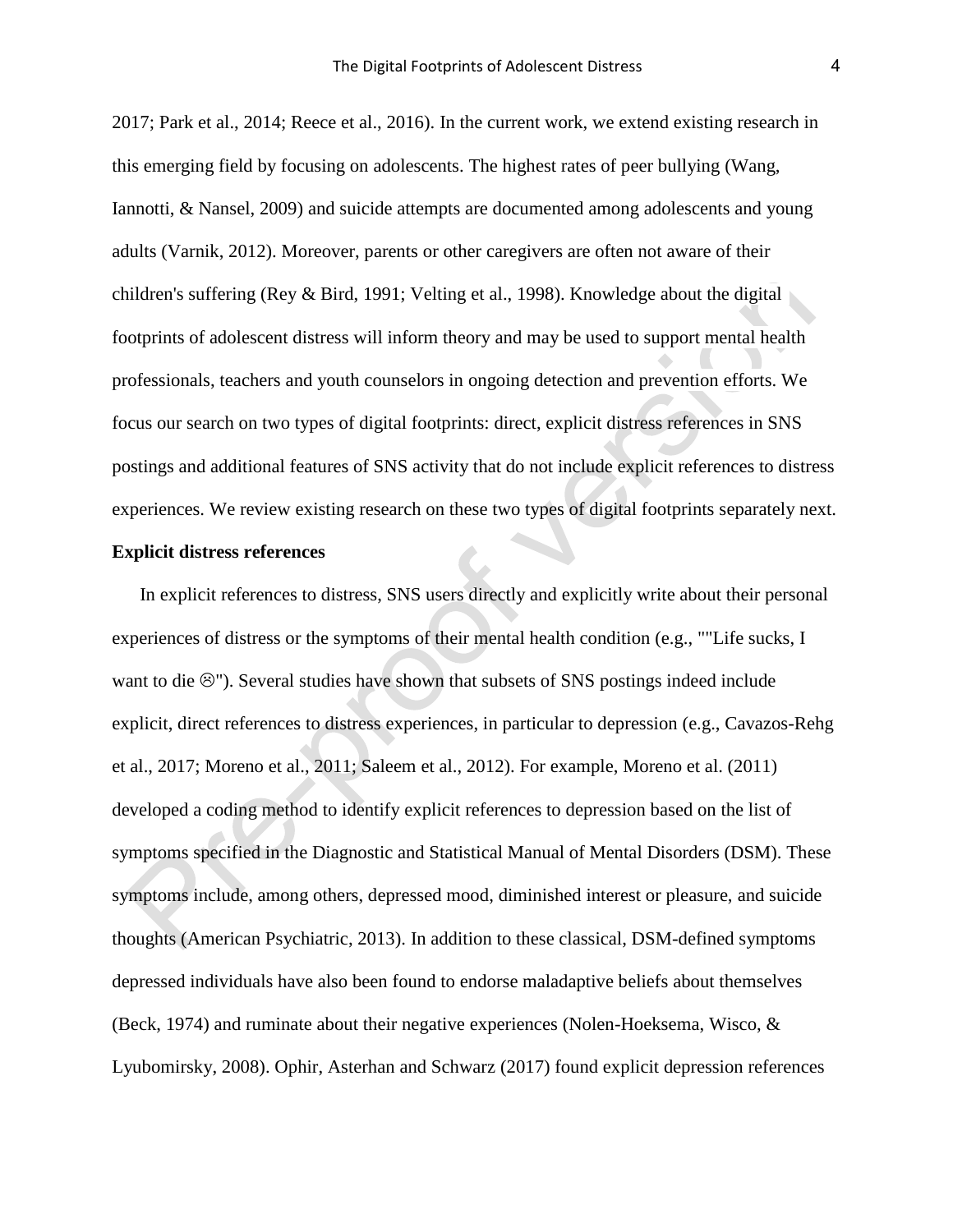among adolescents Facebook postings: Depressive posts included more references to DSM-based depressive symptoms, included more cognitive distortions, and revealed more negative attitudes towards the social "other" (Ophir et al., 2017).

Several explanations have been suggested for why individuals explicitly express their personal distress on SNSs. Compared to face-to-face settings, users may feel more comfortable to share their personal depressive feelings on online sites (Christofides, Muise, & Desmarais, 2009). SNS-based communication provides a sense of control (with privacy options to limit access to one's profile), alongside a sense of belonging to specific networks of friends (Holleran, 2010; Pickett, Gardner, & Knowles, 2004). With the act of public, online emotional sharing, adolescents reach broad audiences and increase the frequency of supportive feedback from their online friends and contacts (Bazarova, Choi, Schwanda Sosik, Cosley, & Whitlock, 2015). Their friends' replies (i.e., verbal comments, likes, or emojis) can signal attention, co-presence, and partaking in their emotional experiences (Sosik & Bazarova, 2014), which may contribute to their overall well-being (Burke & Kraut, 2016).

Despite these recent advances in research on online distress sharing, however, the *validity* of online SNS references to psychological distress is rarely addressed. Most existing studies only consider distress references without further cross-validating these with external criteria (i.e., validated diagnostic tools), whereas in others validated mental health screening tools as associated with self-report questionnaires on SNS activities (instead of examining actual online postings).

To date, only few studies have empirically explored the validity of (adults') explicit SNSbased distress references using external diagnostic tools: Moreno and colleagues (2012) found a trend approaching significance, whereby explicit, Facebook-based references to depressive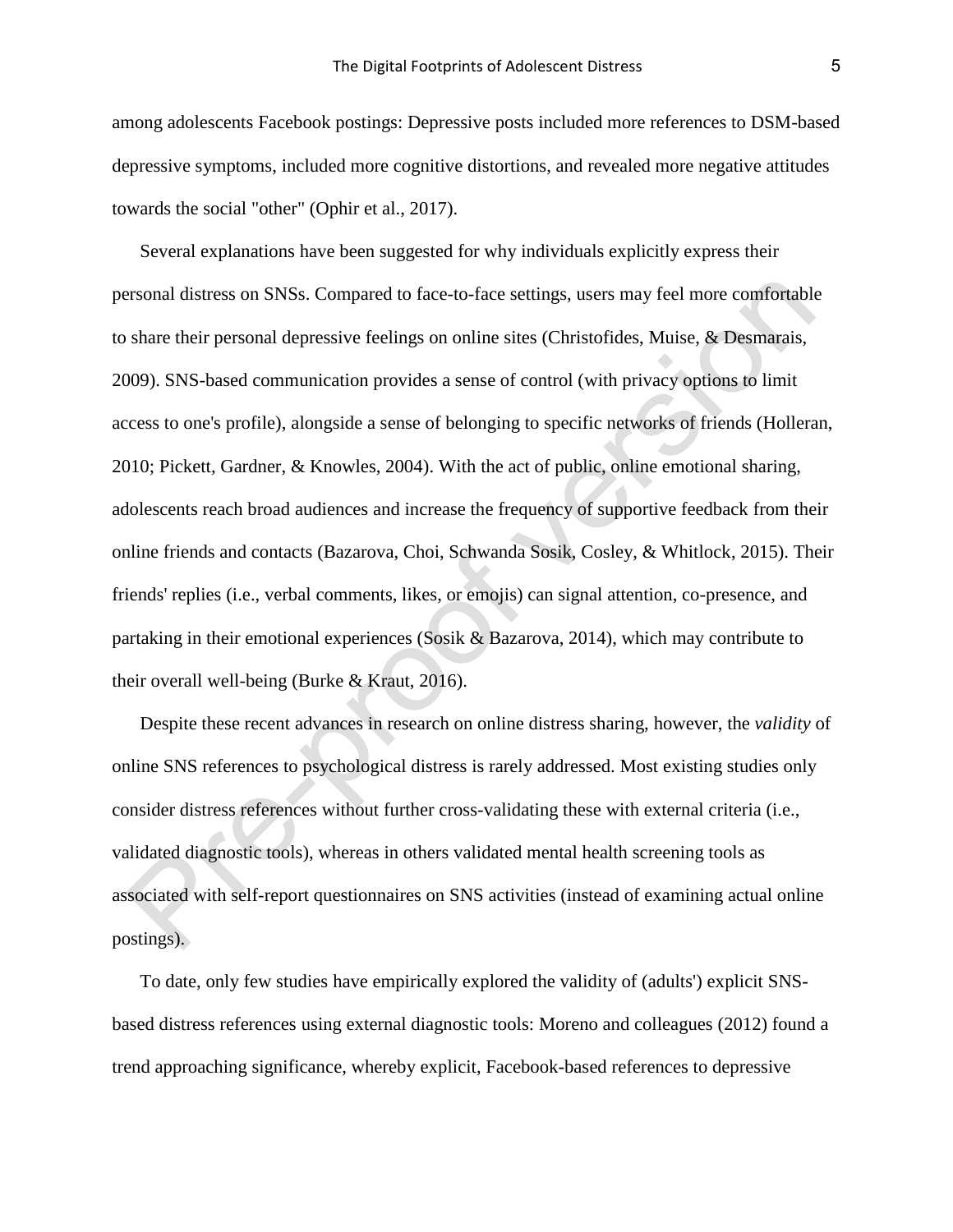symptoms were associated with self-reported symptoms of depression, using validated screening tools. Holleran (2010) also reported that depression can be assessed with a moderate degree of accuracy from a person's online postings on Facebook and Myspace. These first findings on depression in adult populations support the notion that a person's explicit references in social media postings can provide valuable information about his/her mental health condition.

The overall goal of the current research is to determine whether and how features of adolescents' online social network activities can be used as a basis for detecting their personal distress. In Study 1, we extend the line of research on the predictive validity of explicit distress references in two ways: First, we focus on adolescents, rather than on adults. Second, in addition to depression, we include two additional types of distress, which are of a more *psychosocial* nature (i.e., distress that relates to, or results from social relationships). With the transition from childhood to adolescence, teenagers begin to spend more time with their peers, without adults' supervision. Their social relationships grow more complex and their social status and prestige become exceptionally dominant in their life experiences (Brown & Larson, 2009). Unfortunately, a subsetwill experience social rejection or become victims of bullying. More than half of all adolescents report that they have been bullied verbally or socially (Wang et al., 2009). Early detection of psychosocial distress is crucial because low socio-metric status has been consistently linked to adjustment difficulties (Brown & Larson, 2009). Adolescents who suffer from social rejection or peer bullying are at risk to develop severe psychological distress, experience low self-esteem and depression (McDougall, Hymel, Vaillancourt, & Mercer, 2001) and, in extreme cases, may even attempt suicide (Kim & Leventhal, 2008). For these reasons, we not only focus on depression, but also include measures of two types of adolescent *psychosocial* distress: social rejection and victimization of bullying.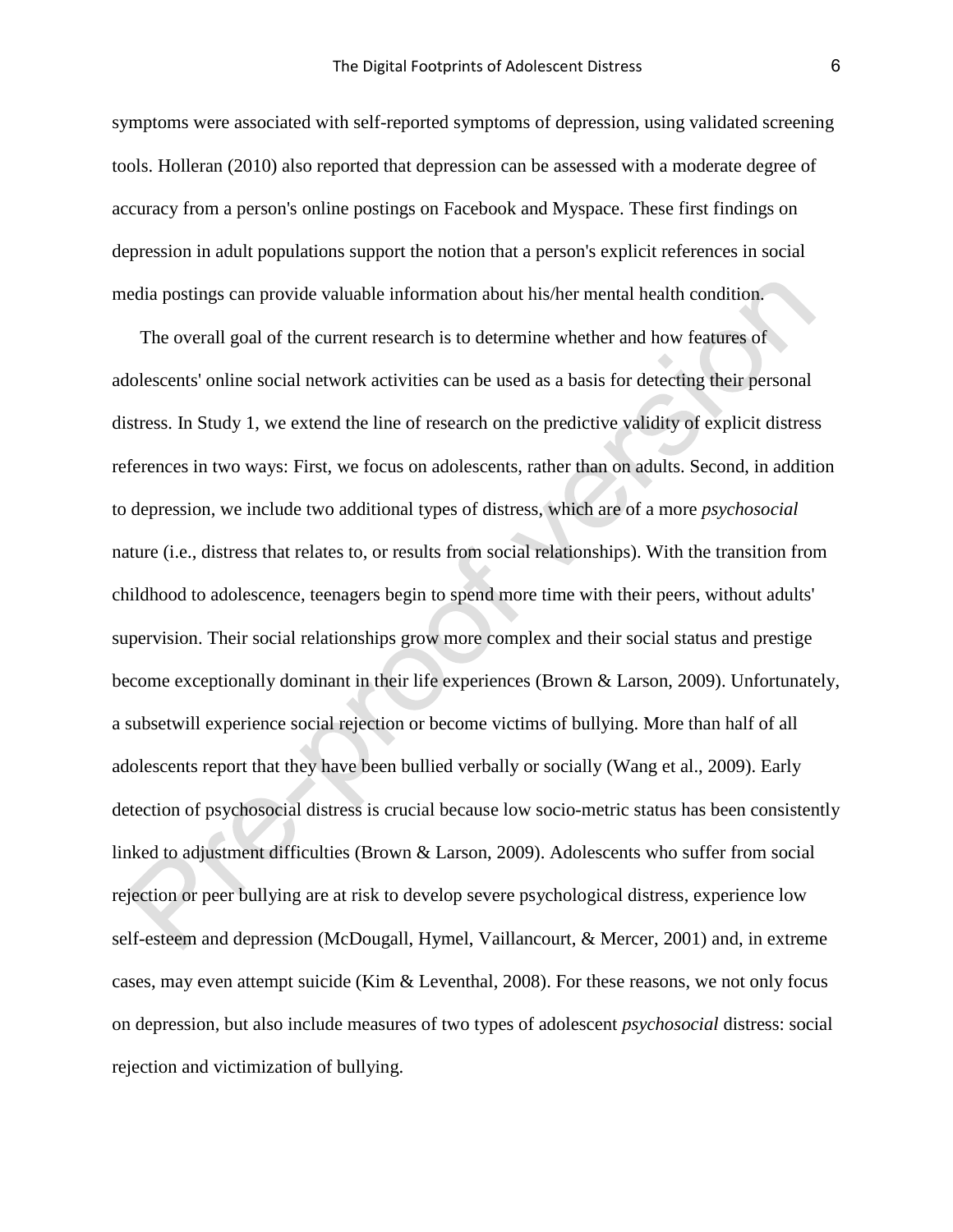# **Non-explicit footprints of psychological distress on SNS activity**

Whereas experiences of personal distress may be explicitly and intentionally communicated in SNS postings, it may also leave non-explicit footprints on a person's online social network activities (Lambiotte & Kosinski, 2014). In other words, emotional distress may "leak through" unintentionally, in seemingly unrelated online behavioral features. These features may include social interaction markers (e.g., number of friends, number of 'likes' received to posts, number of posts received on one's timeline), personal interests and self-representational choices (e.g., types of pages and groups that appear on one's personal profile), and level of engagement in social networks (e.g., number and types of postings).

Interestingly, early studies from the pre-SNS era have already shown how bottom-up, data mining techniques may be useful for such explorations. For example, essays of students, which were subjected to computerized text analysis program revealed that depression is associated with non-clinical written expressions, such as excessive usage of first person pronouns in essay writing (Rude, Gortner, & Pennebaker, 2004). Similarly, neuroticism was found to be predicted by a higher rate of first person pronouns usage in daily diary writing (Pennebaker & King, 1999). More recent research has shown that personality traits can be predicted by social network activity features (Lambiotte & Kosinski, 2014). For example, Schwartz et al. (2013) found that introversion and extroversion leave different and distinctive digital footprints on Facebook. Finally, a recent examination of 12 million SNS profiles has showed that SNS behaviors that indicate offline social interactions (e.g., posting photos from offline social events), as well as accepting online friendships requests are associated with reduced mortality rates (Hobbs, Burke, Christakis, & Fowler, 2016).

Using a designated Facebook application to record ongoing depressive symptoms of 55 adult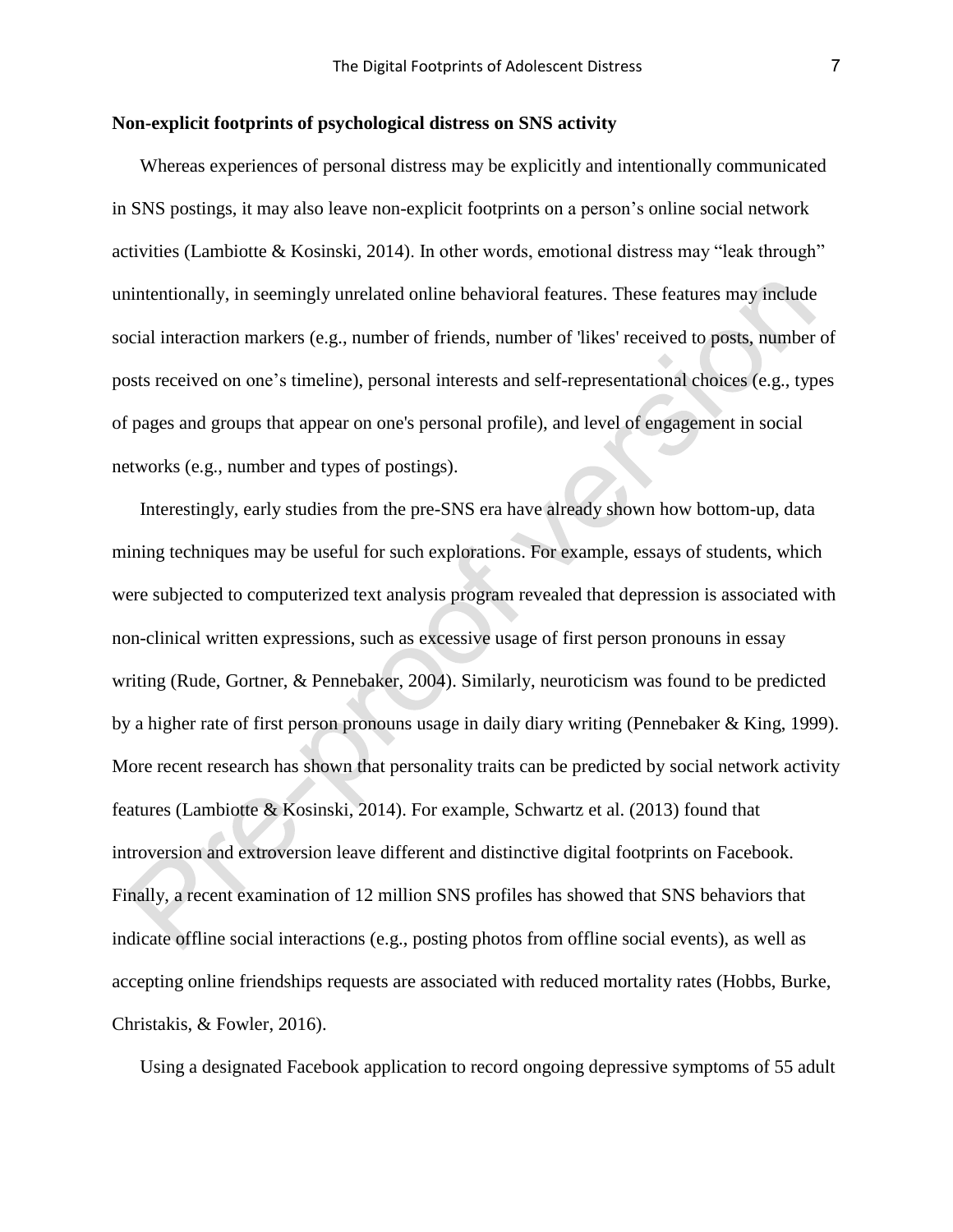Facebook users, it was found that depressive symptoms are correlated with number of friends and location tags (Park, Lee, Kwak, Cha, & Jeong, 2013). Other digital footprints such as first person pronouns, negative affect, and increased nighttime activity were found to be predictive of the onset of depression disorder among adult Twitter users (De Choudhury, Gamon, Counts, & Horvitz, 2013). Taken together, these findings about non-explicit footprints of depression and personality traits form the basis for Study 2. In Study 2, we examine whether psychological distress may be detected, not only by explicit distress references, but also by additional, nonexplicit features of adolescents' SNS activity.

Whereas Study 1 applies a top-down, theory-driven research approach, Study 2 combines both top-down and bottom-up, exploratory research methods. Top-down and bottom-up are different, yet complementary research approaches in the social sciences. In top-down approaches, researchers apply deductive reasoning from the general theory on a given topic (e.g., depression) to its more specific sub-components. This method is a primary research method in confirmatory data analyses aimed to prove or refute a given theory. Based on this method, the search for online signs of depression should be limited to the theoretical, clinical picture of the disorder (e.g., explicit manifestations of depressive symptoms). In the bottom-up approach, researchers apply inductive reasoning, from specific observations to larger patterns. This method, which is not confined to an a priori theory, is a common approach in in exploratory research. In Study 2, we therefore search for SNS-based non-explicit footprints of adolescent distress, that *a priori* do not seem directly related to the clinical picture and symptoms of the various types of psychological distress.

In addition to its focus on adolescent users and the inclusion of two types of psychosocial distress (i.e., social rejection and victimization), Study 2 extends the existing line of research on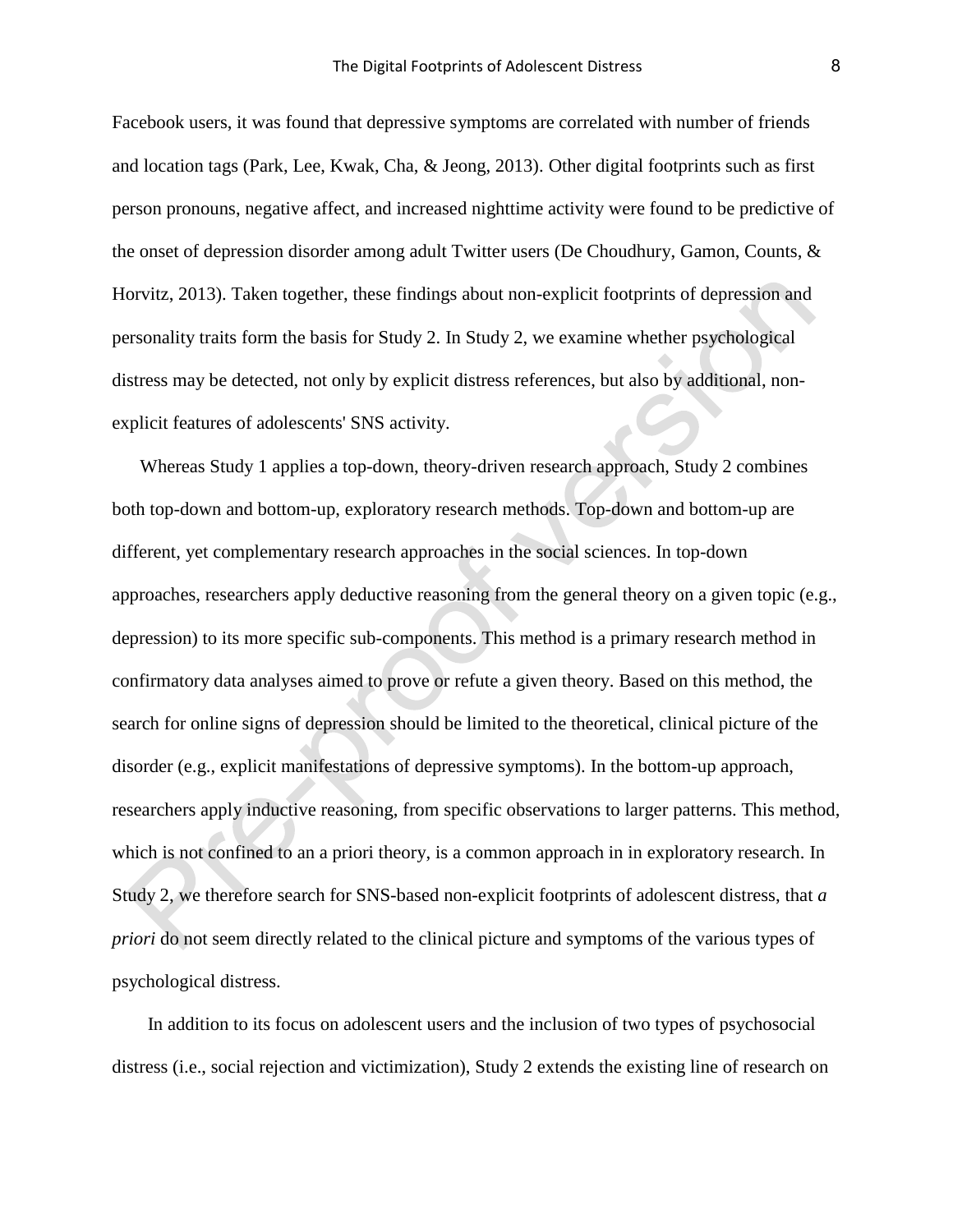non-explicit digital footprints as follows: We examine Facebook activity rather than public Twitter posts, which is the focus of most existing work in this field (e.g., Coppersmith, Dredze, Harman, Hollingshead, & Mitchell, 2015; Reece et al., 2016; Tsugawa et al., 2015). Nonexplicit, digital footprints of psychosocial distress may be more dominant on Facebook than on Twitter. Twitter usage is usually driven by interests in real-time news and by the need to be updated on "hot" topics, people, and conversations (Hargittai & Litt, 2011), whereas Facebook usage is focused on social interaction and relationships (Hew, 2011). Facebook users tend to form online connections with people they know from their offline environments and thereby increase their "bonding social capital", strong relationships that provide emotional kinship and social support (Phua, Jin, & Kim, 2017). Twitter usage, in contrast, has been linked to increased "bridging social capital", more weak and distant relationships (Phua et al., 2017). Since social relationships are intertwined in individuals' mental health, we expect that Facebook activities would serve as a natural source for digital footprints of psychological distress.

# **The current work and hypotheses**

Relying on both theory-driven and exploratory research methods, we present two consecutive studies that examine the relation between adolescents' online SNS behaviors on Facebook and external, traditional validators of emotional distress. The first study focuses on direct, explicit distress references in adolescent SNS postings (i.e., "I feel depressed"). Based on previous research that has examined the validity of explicit references to depression among young adults (Holleran, 2010; Moreno et al., 2012), we hypothesize that explicit references to distress in Facebook postings, and specifically to depressive symptoms, will predict self-reported depression among adolescents (hypothesis #1). In study 2, we adopt an open, exploratory search for non-explicit Facebook behavior features that distinguish between adolescents that do and do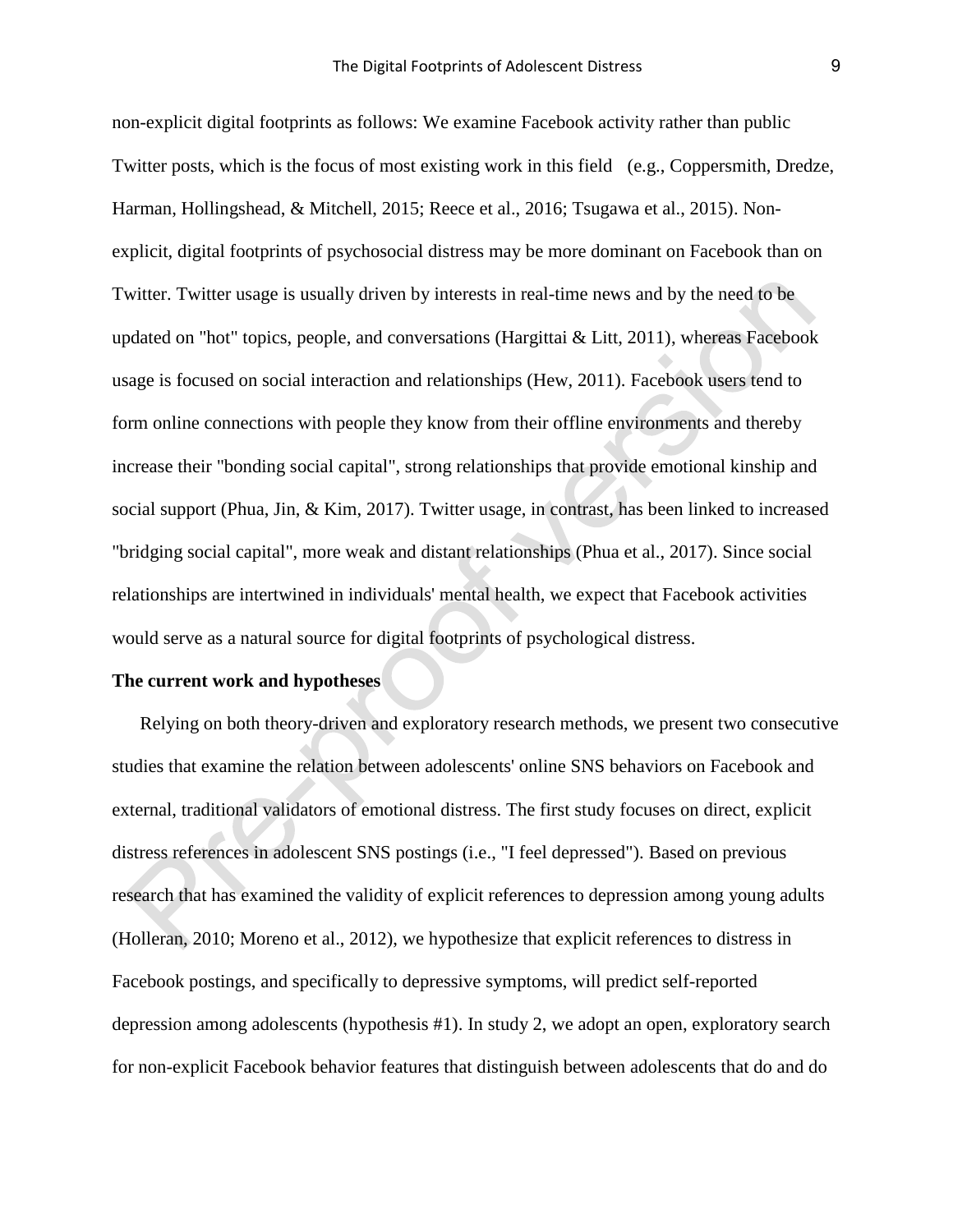not suffer from emotional distress. Based on findings from research on adult users of social media, it is expected that emotional distress leaves discernable digital footprints in adolescents' Facebook activities (hypothesis #2). Finally, in light of the fact that Facebook serves as a platform for social interactions for many adolescents, we hypothesize that two types of *psychosocial* distress, namely social rejection and victimization of bullying, will be correlated with, and expressed in, features of teenagers' Facebook activity (hypothesis #3).

#### **Study 1**

The main goal of Study 1 is to examine the predictive validity of *explicit* references to personal distress in adolescents' Facebook postings. In order to increase the frequency of encountering self-reported, actual distress, we did not limit recruitment of participants from the general adolescent population only, but also specifically recruited participants from youth-at-risk associations. In this study, the occurrence of explicit references to personal distress on Facebook was compared with external, well-established, self-report measures of psychological distress (i.e., depression, social rejection, and victimization of bullying).

# **Method**

**Participants and procedure.** The procedure was approved by the Chief Scientist's office at the [BLINDED] Ministry of Education (protocol number #8335) and by the Ethical Committee for the Use of Human Subjects in Research of the School of Education at the [BLINDED] University. Participation criteria included age (between 13 and 18), language (Hebrew speakers), and having a Facebook profile. Recruitment was conducted in informal education settings, such as in local, popular youth movements, and other after-school activities. Youth leaders, counsellors and educators were contacted to recruit participants and conduct the data collection on their facilities.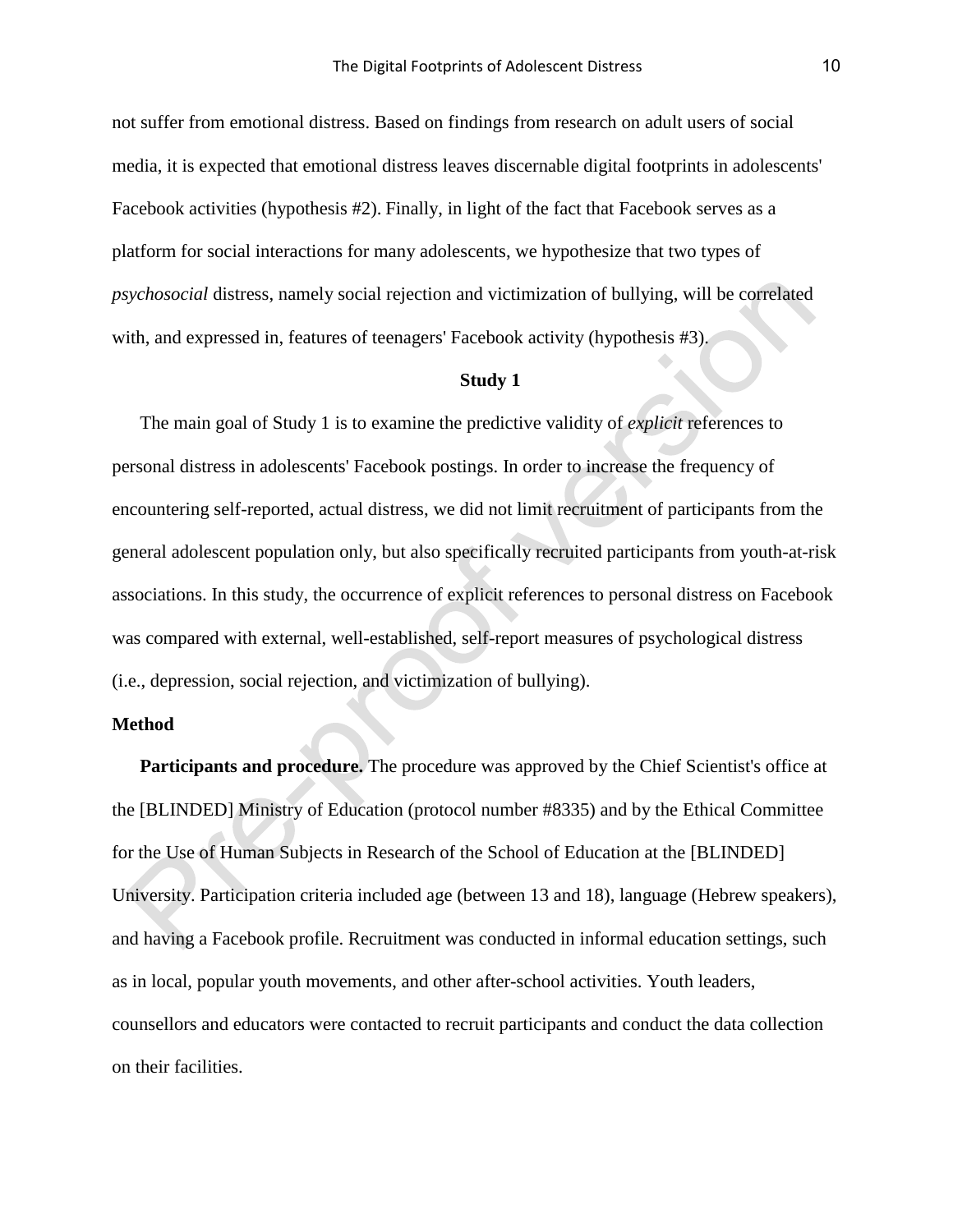Adolescents received information about the general goal and importance of the study and were informed in detail about the study's procedure, including the request to download data from their personal Facebook activity log. The adolescents were provided with parental consent forms, which were attached to written descriptions of the study, and were informed of the reward for participation (i.e., a pizza raffle). A total of 101 adolescents achieved their parents' consent and agreed to participate in the study. Eight participants dropped out without completing the selfreport questionnaires and seven participants were omitted from the final sample because they did not meet the language criterion. Altogether, the ultimate sample used for analyses in Study 1 consisted of 86 (51.2% girls) Hebrew speaking adolescents, aged 13 to 18 *yrs* ( $M = 15.98$ ,  $SD =$ 1.3). Close to forty percent of the sample  $(N = 34)$  were recruited from after-school programs organized by youth-at-risk organization.

Participants were instructed to find a quiet and private spot where they could read the instructions, sign the consent form and take their time to honestly complete three self-report measures of distress: social rejection, victimization of bullying, and depression. Subsequently, participants downloaded the last three months of their personal Facebook account's "activity log". The activity log is a feature of Facebook that allows users to review their own postings and actions, as well as the posting that others have posted on the participant's Facebook "wall". Specifically, participants were asked to download three sections from this activity log: (1) 'Your posts', which include Facebook posts that were created ('Owner-Created') or shared ('Owner-Shared') by the user, (2) 'Posts by others', which include posts that were created by other people but had a reference to the participant ('Other-Tagged') or that were attached to the participant's own timeline ('Other-Created'), and (3) a screen shot of the 'About' page (i.e., a Facebook page that allows users to share basic personal details about themselves, including hobbies, movies, and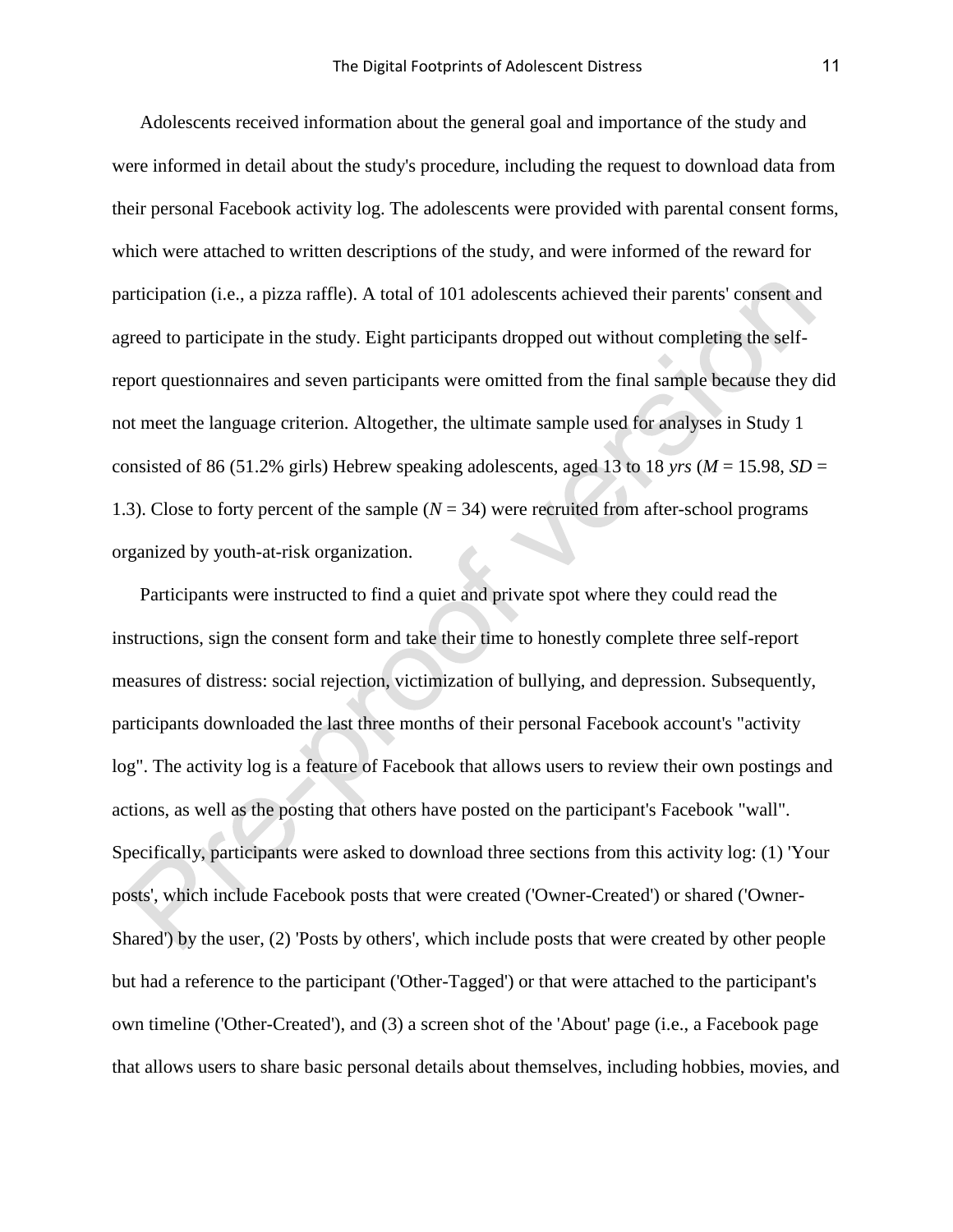music preferences). The About section also shows the total number of Facebook friends of the user. Technical assistance was provided when needed. The data was transferred with a flash drive to a secured computer that was authorized for use by the authors and a research assistant only.

**Instruments and content analysis.** Three self-report measures of distress were used in both studies: Depression was measured using the well-established Beck depression inventory-II (Beck, Steer, Ball, & Ranieri, 1996). Social rejection was measured with four items from the social problems sub-scale of the widely used Youth Self Report protocol (YSR; Achenbach 1991). Finally, victimization of bullying was measured using six items drawn from the Peer Relations Questionnaire (PRQ), a well-validated 33 items scale (Rigby, 1998). All self-report scales demonstrated good internal consistency across both studies (*Cronbach's α* of depression, social rejection, and victimization ranged from .90-.91, .77-.85, and .85-.86, respectively). A detailed description for each scale is offered in the supplementary material.

*Content analysis.* Each Facebook profile was evaluated whether it contained (one or more) explicit references to distress. The content of all the posts published by fifteen (out of 86) different Facebook users was rated by two trained, independent judges, the first author and a research assistant  $(N = 142$  posts in total), who were blind to the participants' self-report measure outcomes. Interrater reliability was satisfactory (*κ* = .73, *Fisher's Exact Test* = 14.74, *p* = .01). Specifically, only one profile was coded differently between the judges, with two versus three explicit references to personal distress. After the rating of all 86 profiles, all posts that were marked as containing explicit references to personal distress (26 posts altogether), were subjected to further classification by *both* judges. The two judges classified the type of distress in each post upon three nominal variables: (1) posts with references to depressive symptoms, (2)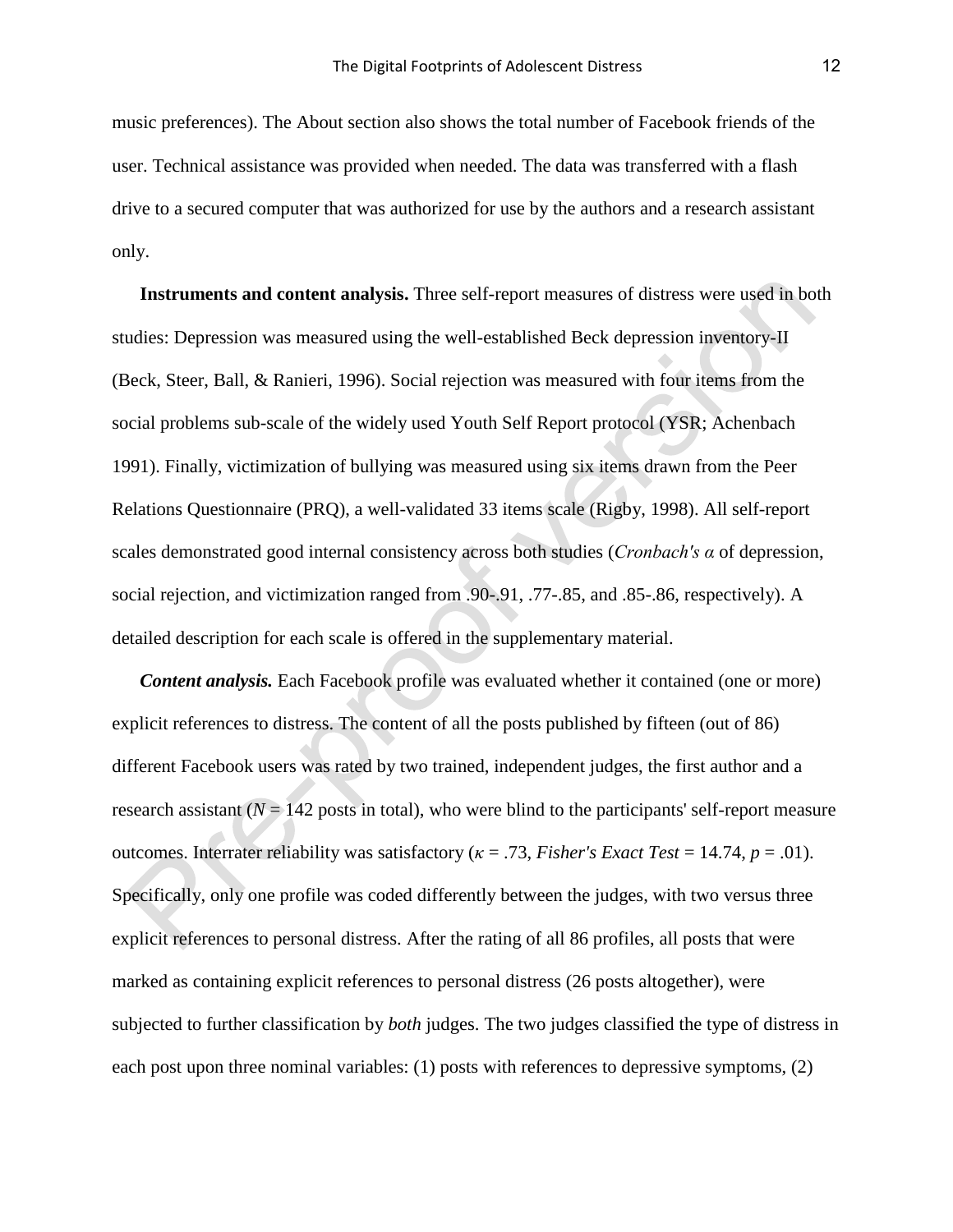posts with references to *psychosocial* distress, and (3) posts with undefined or other type of distress. Inter-rater reliability was high for the primary type of distress ( $\kappa$  = .86) as well as for the secondary type of distress ( $\kappa$  = .91). Three disagreements (two primary, and one secondary, type of distress) were discussed among the judges until a final score was decided (Further description of the content analysis is offered in a supplementary material).

### **Results**

÷

**Self-report measures of distress.** Descriptive statistics and zero order correlations of the self-reported measures are presented in Table 1. Consistent with the literature on adolescents' distress, positive correlations were found between social rejection, victimization of bullying, and depression. The average *sum* score<sup>2</sup> of the BDI was  $10.23$  (*SD* = 8.9).

**Explicit references to personal distress.** Altogether, the 86 participants published a total of 1,168 posts on their timeline in the three months prior to the date of data collection. Of these, 26 posts contained explicit references to personal distress. The 26 distress posts were published by 10 different individuals (12% from the total sample), three individuals from the mainstream sample (5.7%) and seven individuals from the youth-at-risk sample (20.6%). In 15 cases (58% of the explicit postings) the primary distress reference related to depression, nine (35%) to psychosocial distress, and two (8%) referred to undefined distresses. Seven posts (26.9%) included a secondary type of distress: four (15%) references to depressive symptoms and three (12%) references to psychosocial distress.

*Explicit references to personal distress and depressive symptoms.* An independent-samples t-test was conducted to compare depression scores for adolescents with  $(N = 10)$  and without explicit references to any type of distress ( $N = 76$ ). Levene's test for equality did not allow us to

<sup>&</sup>lt;sup>2</sup> The average *sum* score of the BDI appears in addition to the mean score from Table 1 in light of the conventional standardized norms and cut-off points of depression scores that are usually considered in their sum scores.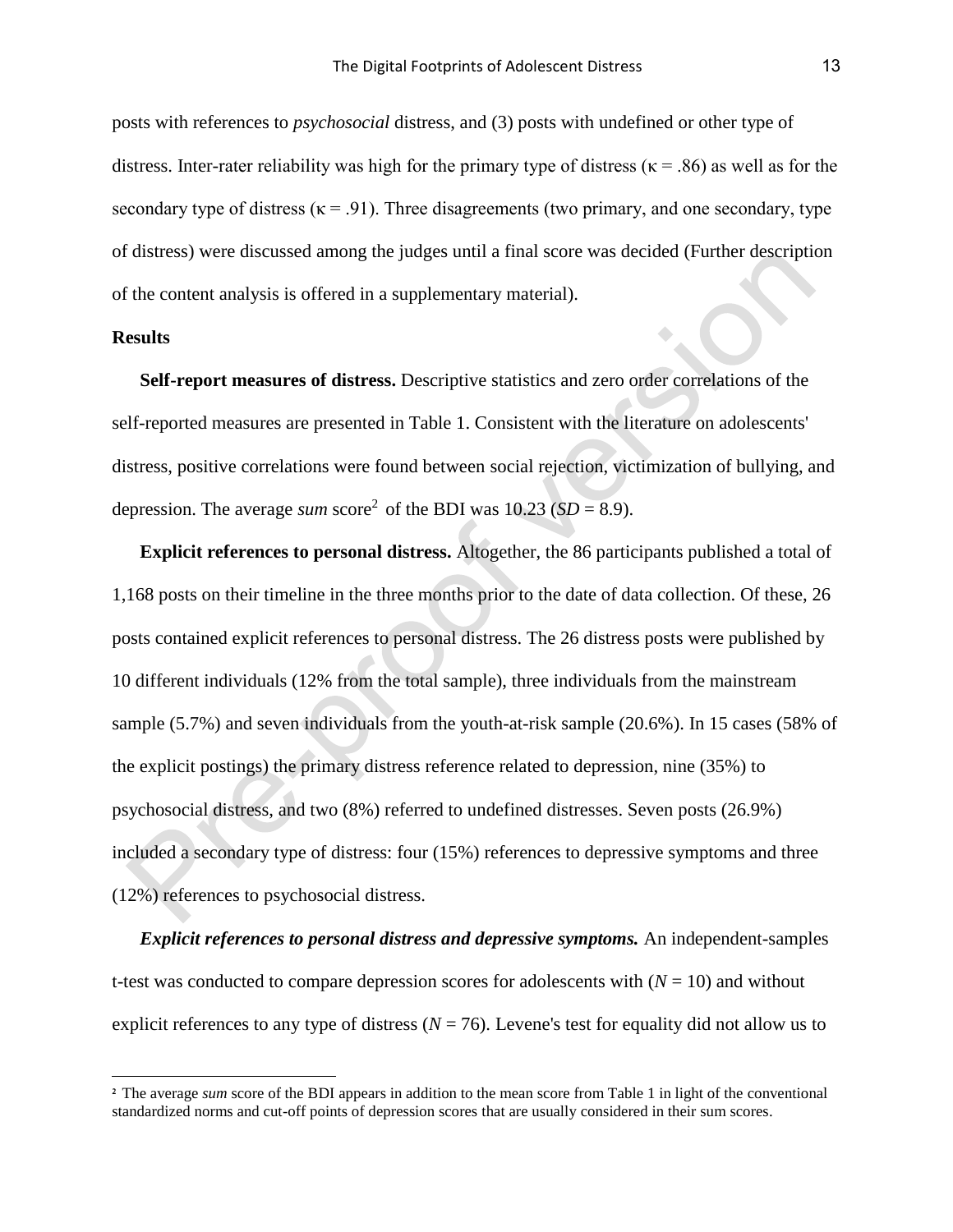assume equality of variances between the two groups ( $F = 12.31$ ,  $p = .001$ ). The results of the ttest comparison (equal variances not assumed) demonstrated a significant difference in BDI scores between users that published posts with explicit references to personal distress  $(M =$ 19.60, *SD* = 14.69, *N* = 10) and users that did not ( $M = 9.00$ , *SD* = 7.19,  $N = 76$ ),  $t = 2.25$ ,  $p =$ .050. A calculation of the standardized differences between the two means indicated a large effect size (Cohen's *d* = .92). These results lend support to our *first* hypothesis that explicit references to distress imply higher levels of depression among adolescents.

In light of our general dichotomous goal to use Facebook as a detection tool that determines whether or not the adolescent suffer from depression (i.e., a 'yes or no' question), we continued and examined the predictive value of posts with explicit references, specifically to depressive symptoms, using a non-parametric, Chi-square test. A dichotomous variable was created to differentiate between depressed and non-depressed participants. The standard cut-off score for mild depression is 14. However, we used a cut-off score of 13 because two items from the original BDI scale (sexual and suicidal behaviors) were omitted in the current study and the adjusted cut-off score was re-calculated to 12.667. Based on this cut-off score, 25 participants (29.1%) were found to experience at least mild depression. A Chi square test of independence demonstrated a significant difference ,  $\chi^2$  (1, 86) = 9.19, *p* = .002. Remarkably, seven out of ten (70%) participants who published posts with explicit references to depressive symptoms experienced at least mild depression, whereas 18 out of 76 (24%) participants who did not publish depressive posts fell in that same category. This finding is specifically informative because it suggests that explicit references to depression significantly increase the chances that the adolescent is indeed suffering from depression (hypothesis #1).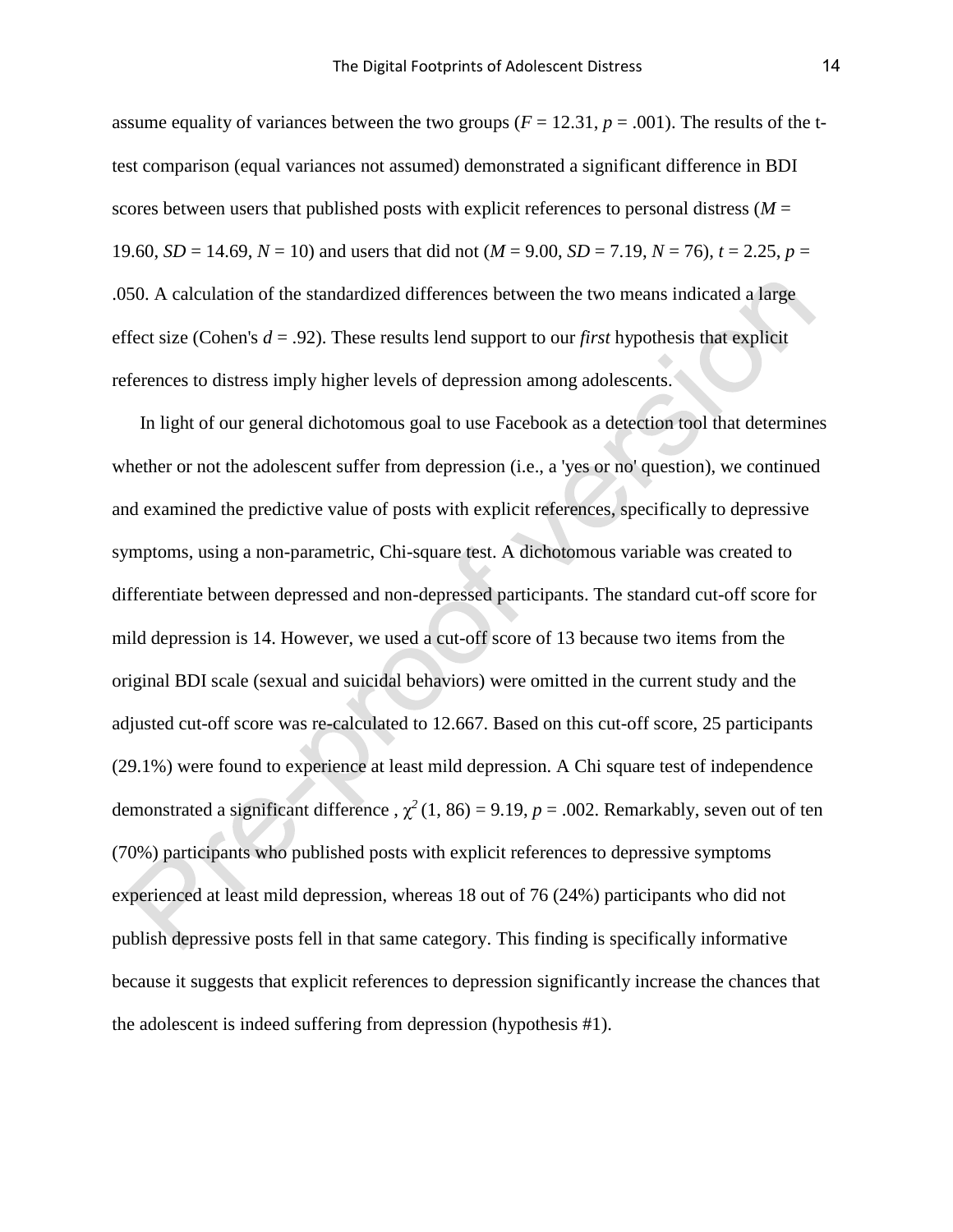*Explicit references to distress and social rejection.* A t-test was conducted to compare social rejection scores for adolescents with and without explicit references to any type of distress. Levene's test for equality was significant ( $F = 9.80$ ,  $p = .002$ ). The difference in social rejection scores for students who expressed distress ( $M = 2.15$ ,  $SD = 1.21$ ,  $N = 10$ ) and those who did not  $(M = 1.70, SD = .69, N = 76)$  was not significant,  $t = -1.14, p = .280$  (equal variances not assumed). A Chi square test of independence, using a dichotomous variable for social rejection based on the upper quartile of the scale (2.25), did not demonstrate significant differences in social rejection, with and without explicit posts of psychosocial distress,  $\chi^2(1, 86) = .14$ ,  $p =$ .705.

*Explicit references to distress and victimization of bullying.* A t-test was conducted to compare victimization scores for adolescents with and without explicit references to distress. Levene's test for equality was significant  $(F = 24.51, p < .001)$ . The test did not demonstrate a significant difference in victimization scores for adolescent with explicit references to distress  $(M = 1.95, SD = 1.06, N = 10)$  and without references to distress  $(M = 1.45, SD = .40, N = 76)$ , *t*  $= -1.48$ ,  $p = .171$  (equal variances not assumed). The following Chi square test, which used a dichotomous variable of victimization based on the upper quartile of the scale (1.67), did not demonstrate significant differences in victimization of bullying with and without references to psychosocial distress,  $\chi^2$  (1, 86) = .92, *p* = .336. Thus, it cannot be concluded that explicit manifestations of any type of distress or psychosocial distress are significantly linked to experiences of social rejection or victimization of bullying.

#### **Discussion**

The main goal of Study 1 was to examine the predictive validity of explicit online references to personal distress. The results of Study 1 confirmed our first hypothesis that explicit references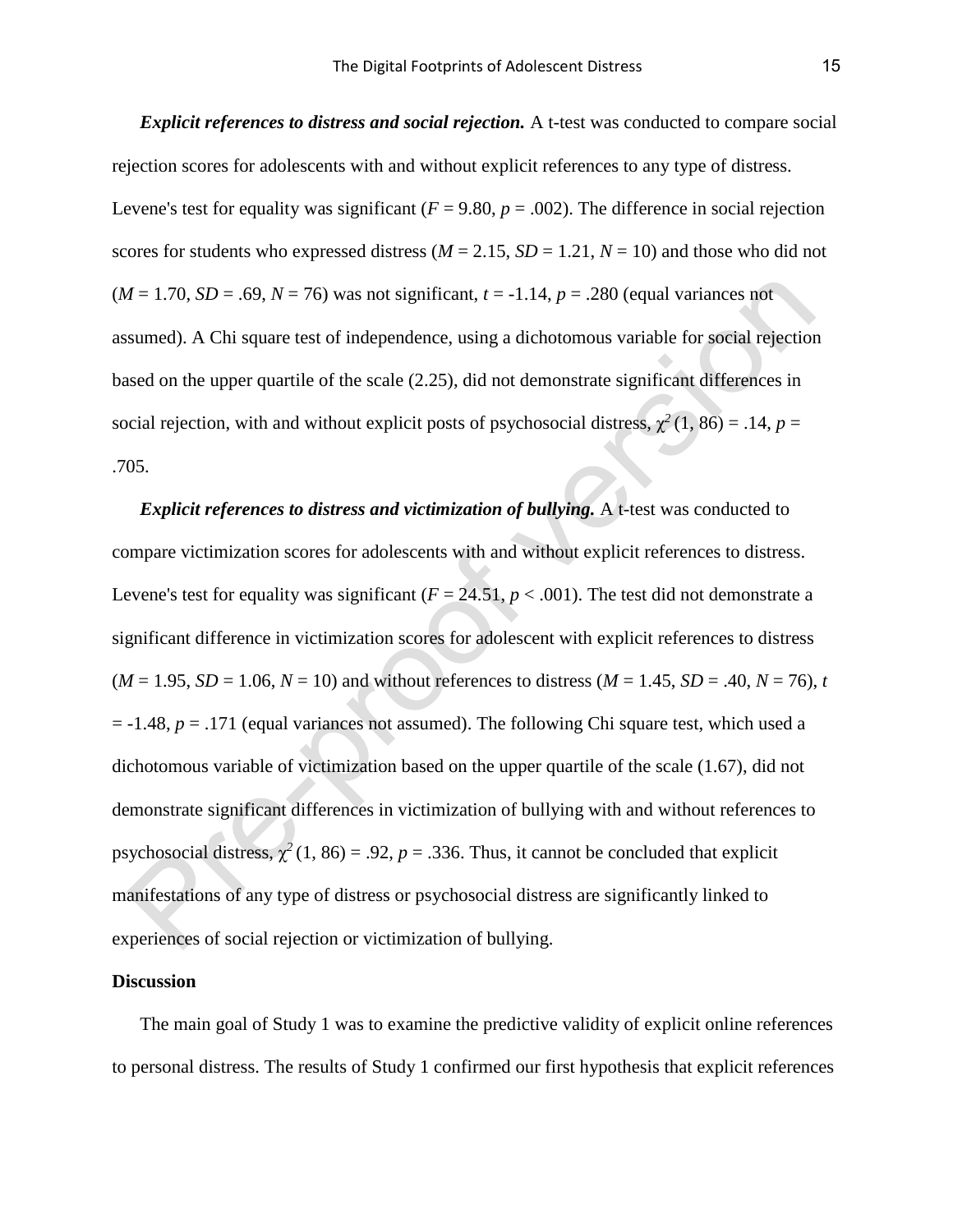to distress predict higher levels of depression among adolescents. Most of the documented explicit references to distress were to depressive symptoms (58% of the distressed posts) and, remarkably, seven out of the ten (70%) participants who published posts with explicit references to depressive symptoms experienced at least mild depression. These findings extend previous research that examined the validity of explicit references to depression (Holleran, 2010; Moreno et al., 2012) to include younger SNS users (i.e., adolescents rather than adult).

Nevertheless, even though the findings in Study 1 showed that explicit references to personal distress in Facebook postings are predictive of self-reported symptoms of depression, distress references could not predict *psychosocial* distress (i.e., social rejection and victimization of bullying). Moreover, even the most frequent explicit distress references (to depression) are rare: Only 2% of adolescent postings collected contained explicit references to personal distress. In addition, only 12% of the number of adolescents posted Facebook status updates that included explicit depression references. Vice versa, most of the Facebook timelines of the adolescents who, according to the self-report measures, were suffering from depressive symptoms (18 out of 25), did not include explicit reference to any type of personal distress. This false negative identification error, whereby the test (explicit distress references in Facebook postings) failed to detect a depressive individual, requires further research that examines whether additional, less explicit Facebook activity features, may serve as online indicators for distress.

#### **Study 2**

The first goal of Study 2 is to replicate theStudy 1 findings in a new and larger sample of Israeli adolescents. The second goal is to broaden the scope of Facebook activity features that could potentially add to the prediction of psychological distress. As documented in recent research, both general measures of psychological well-being (Burke & Kraut, 2016) as well as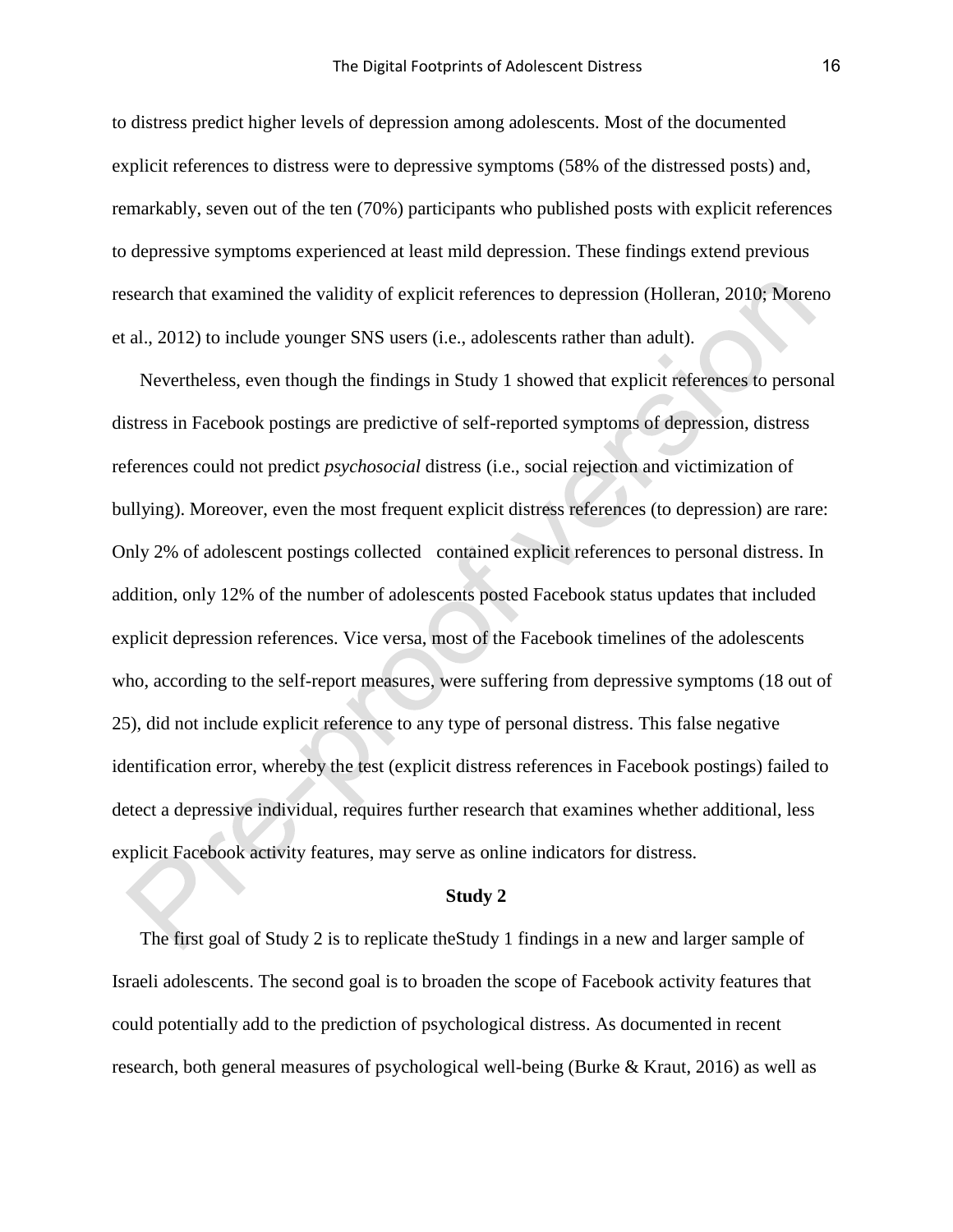specific ones, such as depression (De Choudhury et al., 2013) have been found to leave digital footprints on a person's social network activity. We therefore complement the top-down search for explicit distress references with a bottom-up search for Facebook activity features that are not rooted in traditional clinical assessment tools and definitions.

# **Method**

**Participants and procedure.** A few modifications were made to the data collection procedure, which both facilitated the data collection itself and expanded the scope of data collected (e.g., by including 'Likes', 'Groups', and other people's reactions to the user postings). All changes are provided in the supplementary material. A total of 162 adolescents (51.3% girls) participated in Study 2. The collected Facebook data included the 'About' section (i.e., basic personal details and hobbies as well as number of Facebook friends) and the users' 'Timeline' activity. Timelines included Facebook posts, created ('Owner-Created'), or shared ('Owner-Shared') by the user, as well as posts that included a reference to the user ('Others-Tagged') or that were attached to the user 'Timeline' ('Others-Created'). The Facebook data included both quantitative data and qualitative verbal content. A quantification process of the verbal content (Chi, 1997) was applied: First, all the collected data was carefully read several times to identify recurrent themes. Following, a coding scheme was developed, while taking into consideration previous work that yielded non-trivial categories that may serve as non-explicit digital footprints of distress (Ophir, Asterhan, & Schwarz, 2017).

*The About section.* The content analysis process yielded six distinct content categories: (a) Fun & news, (b) Commercials, (c) Belonging, (d) Values & involvement, (e) Gothic & dark, and (f) Extreme & offensive. The research coders were then instructed to judge which category is best suited to a given item from this section. We calculated the frequencies of each content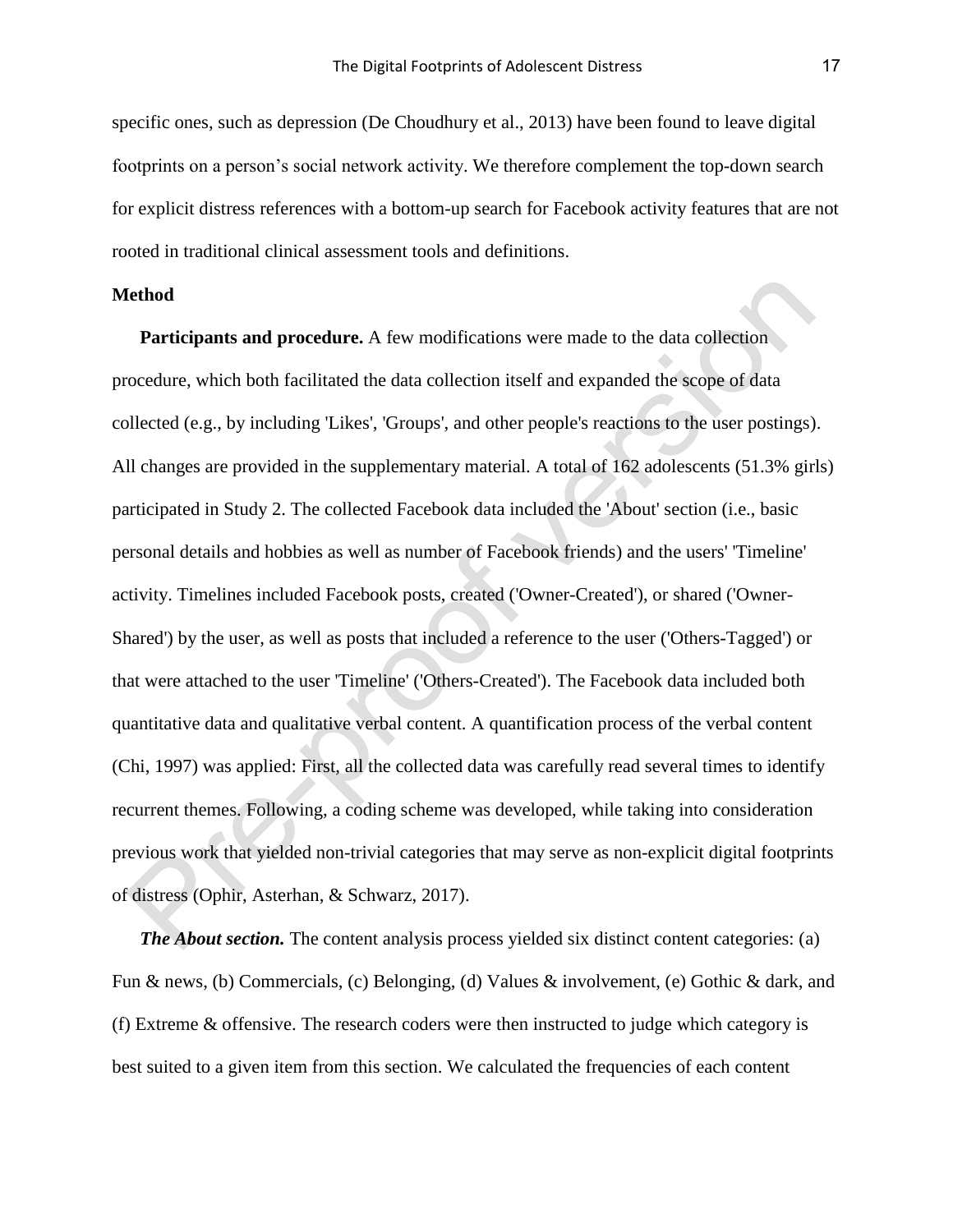category in order to construct the idiosyncratic compound of each one of the collected About sections. For example, the About section of a particular teenager may consist of 70% 'Fun and news' and 30% 'Commercial content'.

*Timeline section.* The *quantitative* data from the 'Timeline' section included the overall number of posts on a participant's timeline during three months of activity, as well as the proportions of each type of post: 'Owner-Created', 'Owner-Shared', 'Other-Tagged', and 'Other-Created'. Each participant was also given a total score for the number of posts that appear on his/her timeline because of actions undertaken by other people ("Others-Total"), that is: the sum of "Other-Tagged" and "Other-Created". The relative frequency of "Others-Total" out of the overall number of posts on one's timeline reflects the pivot point between the user own postings and the postings published by others. We have also calculated the total number of Likes and Comments a teenager received for his/her own Timeline postings (i.e., 'Owner-Created' or 'Owner-Shared') in the last three months.

In addition to these numerical data, *qualitative* features were also extracted from the Timeline section, by focusing on the content of posts, which were published or shared by the users (Owner-Created and Owner-Shared). Similar to Study 1, posts were first examined for explicit references to personal distress. Nevertheless, even though, self-reported depression rates were approximately the same as in Study 1 (see Results), only four participants in this sample showed explicit references of distress in their Facebook postings (three of whom also received high self-reported depression scores). Based on previous findings on Facebook postings of distress (Ophir et al., 2017), we coded the content along six categories: (a) number of first person *single* pronouns, (b) number of first person *plural* pronouns, (c) number of other people in pictures, (d) valence of content, (e) attitudes towards others, and (f) poetic-concrete content.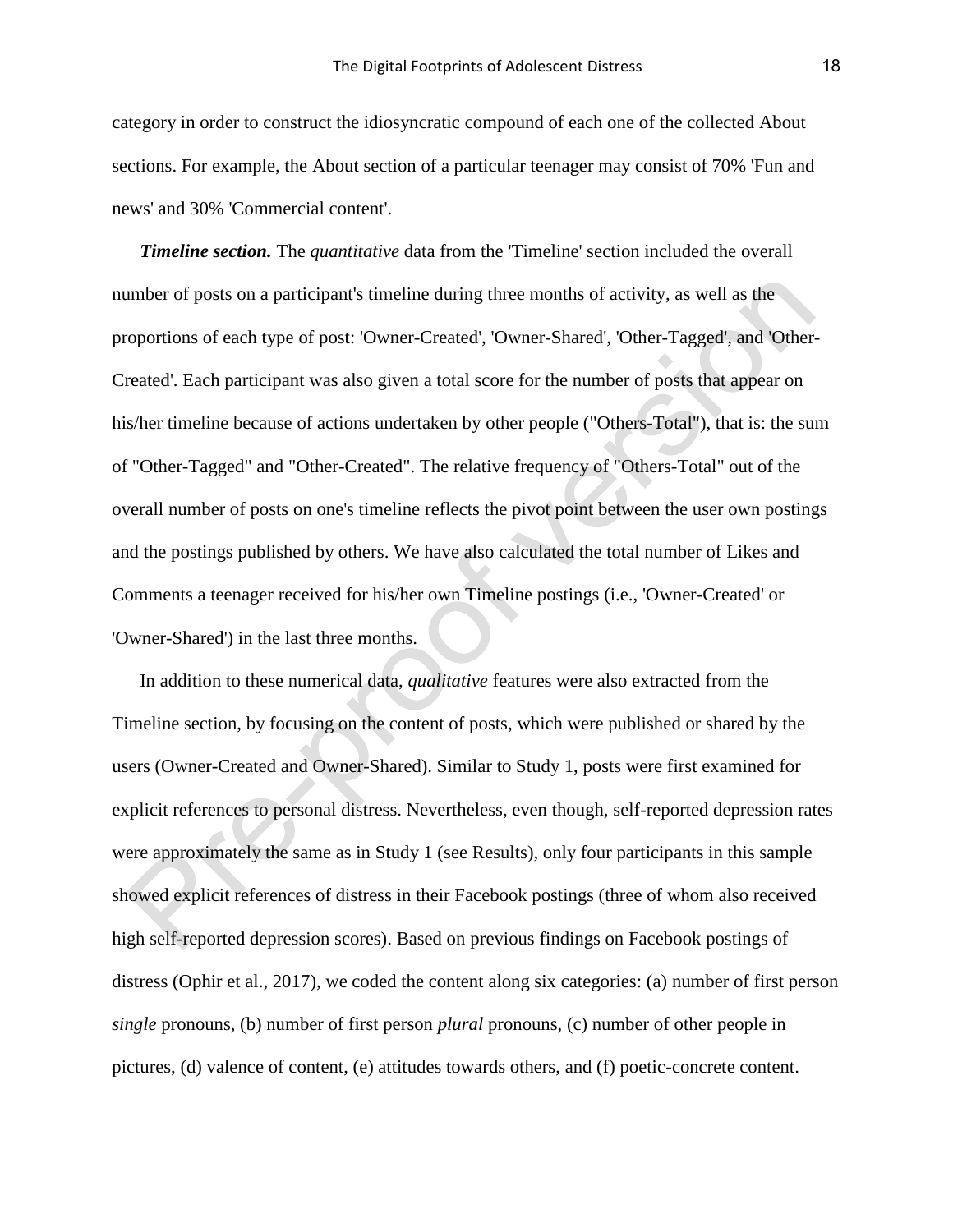Good interrater reliability was achieved in all categories, except for *poetic-concrete content*, which was found more subjective and amorphous. The poetic-dramatic ratings were excluded from further analyses. The complete content analysis procedure is provided in the supplementary material along with detailed descriptions of the scales of measurements and inter-rater reliability statistics for each coding category.

### **Results**

**Self-report measures of distress.** Corresponding with the findings in Study 1 and the literature on psychological distress, significant correlations were documented between the three self-report measures of distress (Table 1). Similar to Study 1, the average sum score of the BDI was 9.81 (*SD* = 8.64). Thirty-one percent of the participants reported at least mild depression.

**Self-reported distress and features of the Facebook About section.** Table 2 presents zero order correlations between the different quantitative measures from the Facebook About section and the three measures of distress. The total number of Check-Ins (adolescents sharing their geographic location at a particular moment with Facebook contacts) was found to be negatively correlated with social rejection ( $r = -.17$ ,  $p = .028$ ) as well as with depression ( $r = -.16$ ,  $p = .047$ ). The number of Apps a person is subscribed to was negatively correlated with Depression  $(r = -1)$ .16,  $p = .047$ ). However, the overall pattern that emerges from the data shows that most of the quantitative "About" categories and self-reported distress measures are not associated (Table 2).

Table 3 presents the zero-order correlations between self-report distress measures and the six content categories, which were based on classifications of the types of Likes and Groups in the Facebook About section. The data in Table 3 shows that the frequency of 'Gothic and dark' content was positively correlated with social rejection ( $r = .29$ ,  $p < .001$ ) and with victimization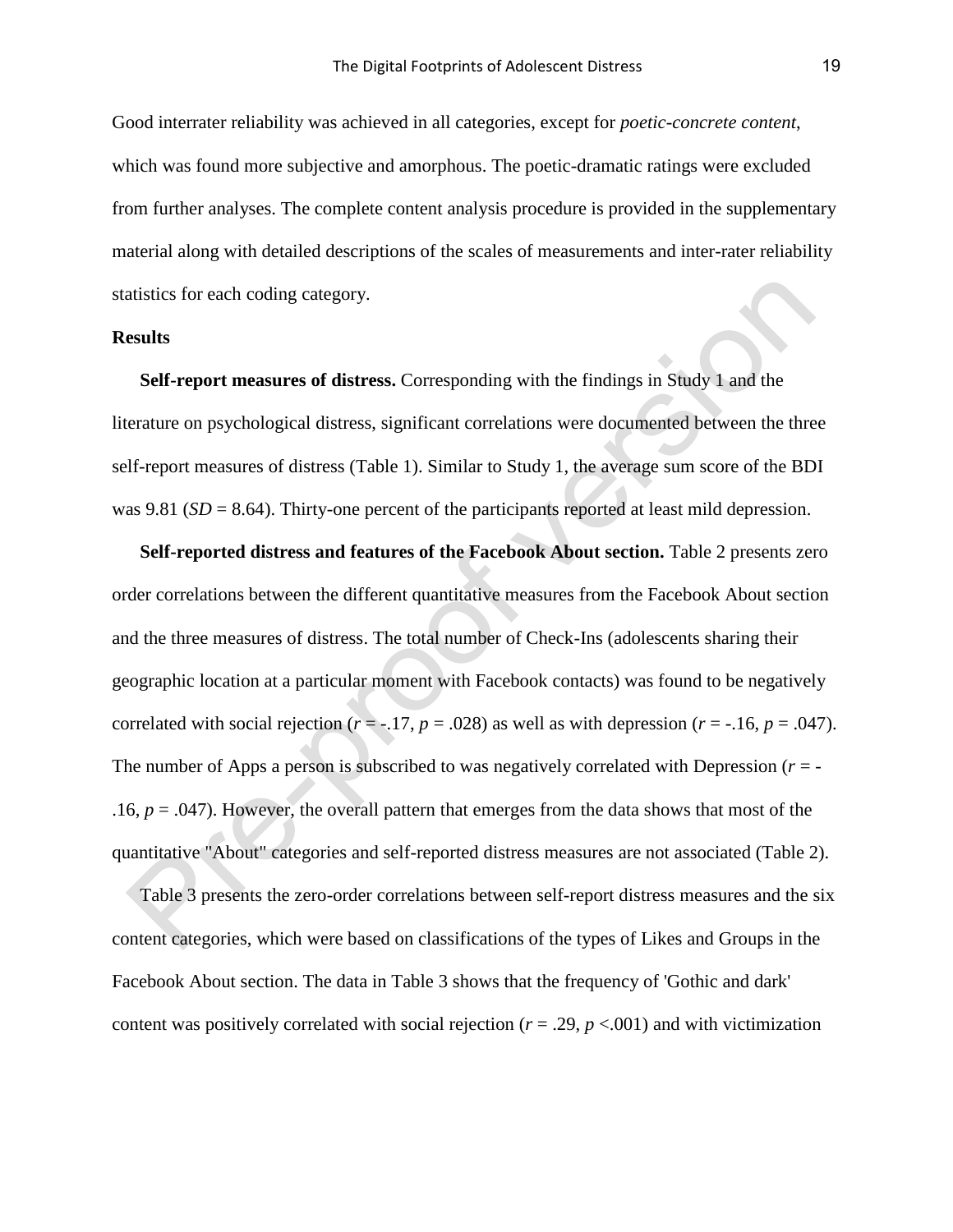of bullying  $(r = .24, p = .002)$ . The frequency of 'fun and news' was positively correlated with victimization of bullying  $(r = .16, p = .039)$ .

**Self-reported distress and features of the Facebook Timeline.** Zero order correlations between self-reported distress and the different types of timeline posts are presented in Table 4. Social rejection was found to be negatively correlated with the pivot point score of Others-Total,  $r = -0.21$ ,  $p = 0.009$ , specifically with the proportions of Other-Tagged,  $r = -0.24$ ,  $p = 0.002$ .

Table 5 presents correlations between self-reported distress and the sum scores of Likes, Comments and the six content categories. The total number of comments or likes a teenager received for their own posts was not found to be associated with any of the three self-reported levels of distress. Social rejection was negatively associated with Other people in pictures, the number of other individuals that appear in the pictures posted by the teenager him/herself,  $r = -$ .21,  $p = .012$ . Interestingly, social rejection was positively correlated with the combined score of attitudes towards others,  $r = .18$ ,  $p = .019$ .

Similar trends were observed in victimization of bullying: Victimization was also negatively associated with Other people in pictures,  $r = -18$ ,  $p = .033$  and the correlation between victimization and attitudes towards others approached significance,  $r = .14$ ,  $p = .068$ . Victimization of bullying was also positively correlated with the number of first person single pronouns adolescents used in their Facebook postings, *r* = .24, *p* = .008.

Although the size of the reported significant correlations was small  $(.17 = < r = < .29)$ , taken together, the results suggest that even though explicit teenage references to distress in online Facebook postings is rare, less explicit features of behavior on the adolescent's personal Facebook space can predict social rejection and victimization of bullying (hypotheses #2 and #3). In contrast, self-reported depression demonstrated only two (negative) correlations, namely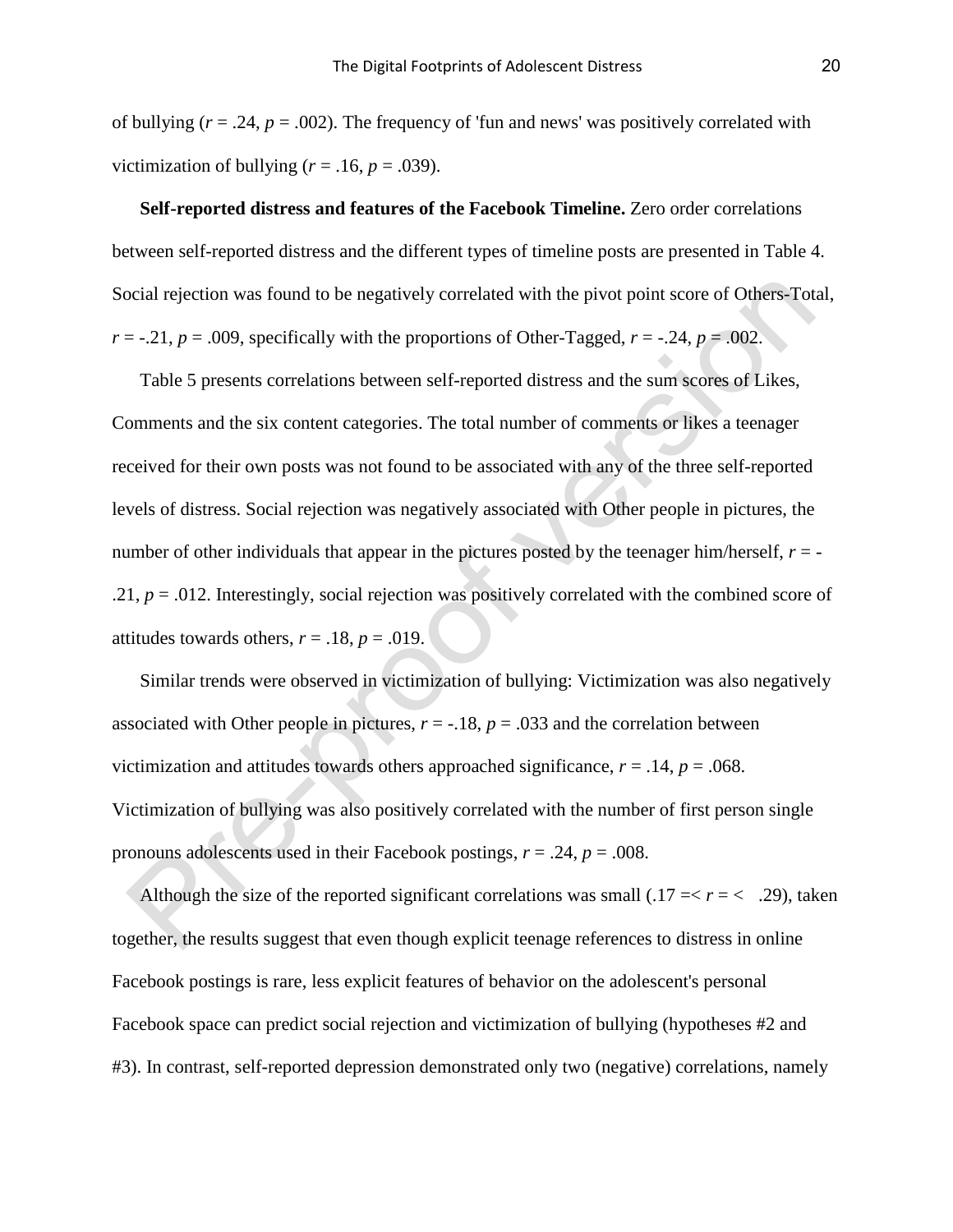with the number of Check in's and Apps. In the next section, we apply discriminant analyses to examine which of the abovementioned Facebook features may distinguish between adolescents who suffer from psychosocial distress from those who do not. In this way we could consolidate, and make sense of, the online clinical picture of psychosocial distress.

*Discriminant analysis***.** A discriminant analysis was performed to examine whether and to what extent Facebook variables can be used to discriminate between adolescents with high levels of social rejection (upper quartile,  $SR \ge 8$ ) and adolescents with low levels of social rejection (lower quartile,  $SR < 4$ ). Five Facebook variables, which were significantly correlated with social rejection served as predictors of membership in the one of the two groups of social rejection: (1) Check-ins, (2) posts by others on Timeline (Others-Total), (3) Gothic and dark content themes from the About section, (4) Other people in pictures from the user Timeline postings, and (5) Attitudes towards others in Timeline postings.

The discriminant analysis transformed the original Facebook variables into one new variable (i.e., a canonical variable) that combines the five separate variables, appropriately weighted, into a single index which maximally discriminates between low and high social rejection. The overall test of function was significant, Wilks  $\lambda = .79$ ,  $\chi^2 = 19.31$ ,  $df = 5$ , Canonical correlation = .46,  $p =$ .002, with 68.2% correct re-classification of originally grouped cases. These results suggest that the composite of the five Facebook activity features of Posts by others, Check-Ins, Gothic and dark content, Other people in pictures, and Attitudes towards others can significantly discriminate between adolescents with high levels of social rejection and low levels of social rejection.

A second discriminant analysis was performed to examine whether and to what extent Facebook variables can be used to discriminate between adolescents with high levels of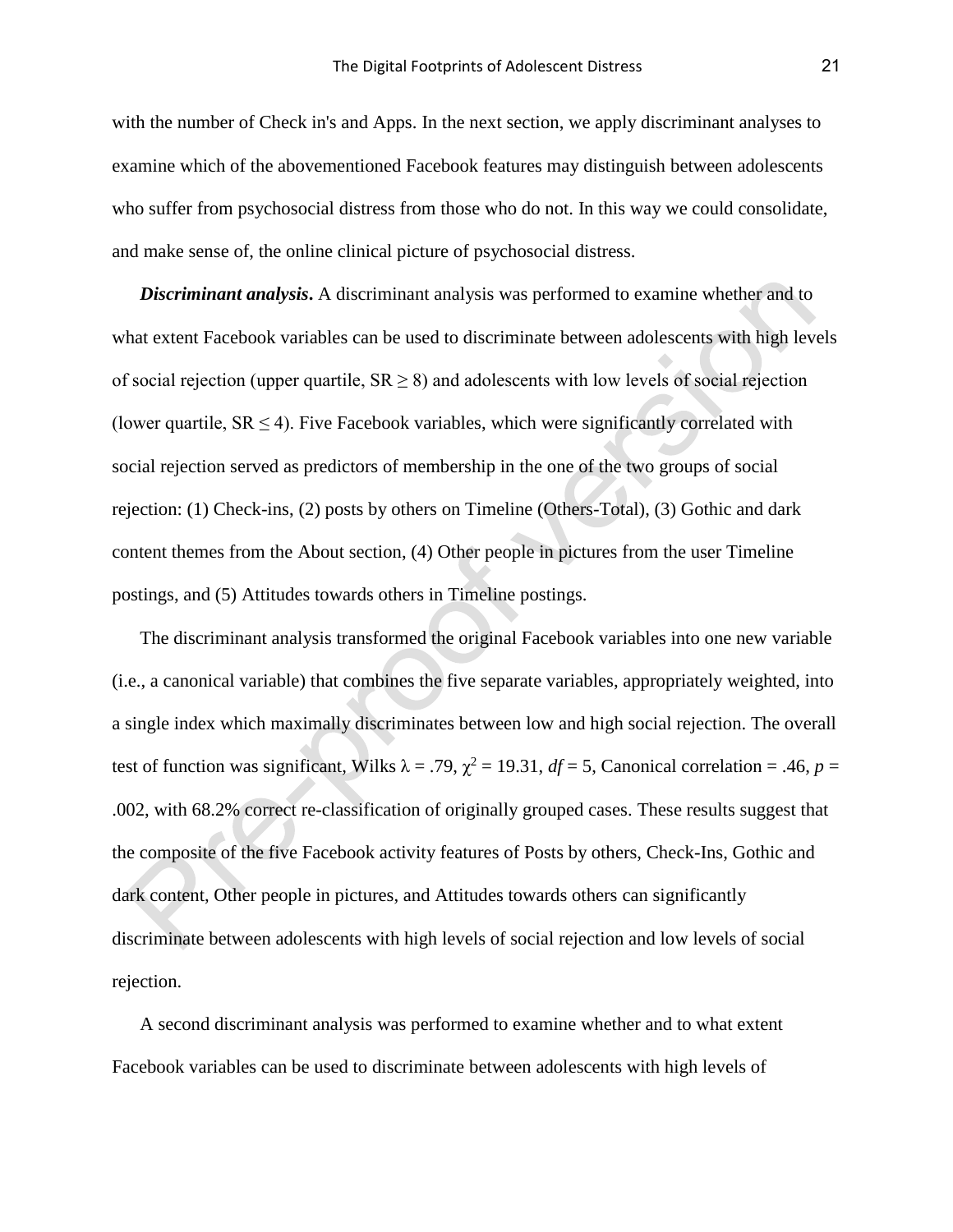victimization of bullying (upper quartile, Victimization  $\geq$  10) and adolescents with low levels of social rejection (lower quartile, Victimization  $\leq$  7). Four Facebook variables significantly correlated with victimization of bullying and served as predictors of membership in one of the two groups of victimization: (1) Fun and news themes from the About section, (2) Gothic and dark content from the About section, (3) First person single usage in Timeline postings, and (4) Other people in pictures from the Timeline section.

The overall test of function was significant, Wilks  $\lambda = .84$ ,  $\chi^2 = 10.44$ ,  $df = 4$ , Canonical correlation = .40,  $p = .034$ , with 61.5% correct re-classification of originally grouped cases. These results suggest that the above four Facebook categories may significantly discriminate between adolescents who suffer from victimization of bullying and those who do not.

## **Discussion**

The main goal of Study 2 were to explore the predictive value of both explicit distress references as well as non-explicit, additional Facebook activity features. The results of Study 2 suggest that even though explicit distress references are rare in teenage online Facebook postings, some forms of distress (i.e., social rejection and victimization) leave less explicit, yet discernable digital footprints on adolescents' Facebook activities (hypotheses #2 and #3).

Discriminant analyses suggested composites of Facebook features that can serve as indicators for the existence of social rejection and victimization of bullying: On the one hand, the online clinical picture of social rejection seems to reflect 'real' social difficulties (i.e., low frequency of Others-Total, low number of Other people in pictures, and low number of Check-ins). On the other hand, adolescent that are socially rejected publish more postings of their own (i.e., more Owner-created and Owner-shared posts, the complementary side of 'Others-Total') and their communication behavior expresses positive attitudes towards others. Finally, socially rejected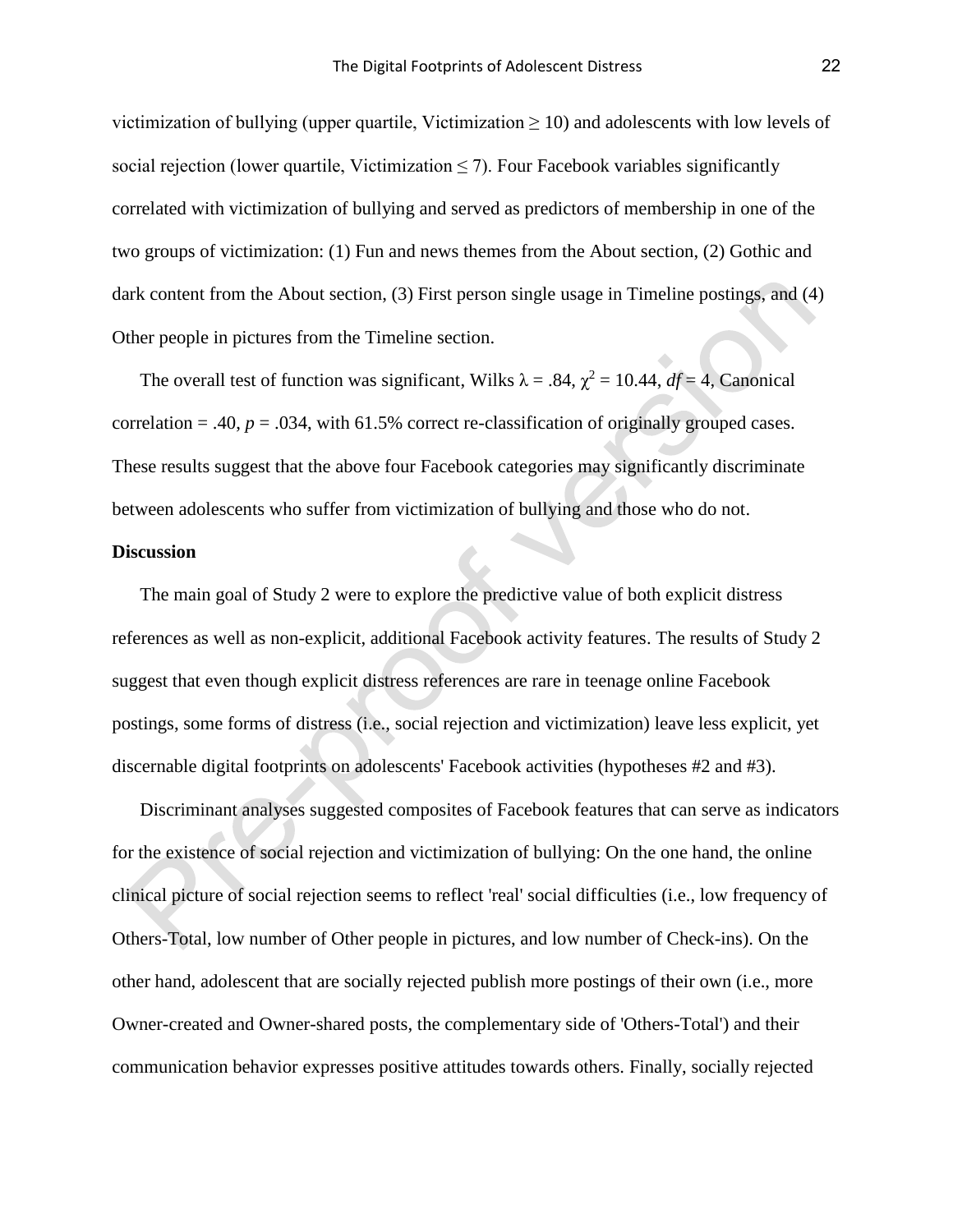adolescents endorse distinct online preferences and participate in marginal Facebook groups and pages with Gothic and dark content.

Similar to social rejection, the online picture of adolescents who are victims of bullying may reflect the 'offline' social status of the user (i.e., low number of Other people in pictures) and may be detected through their interest in Gothic and dark content. Moreover, adolescent who experience acts of bullying were found to be more active on Facebook (i.e., high number of 'Your posts' and high frequency of the primary content category 'Fun and news'). Finally, they tend to publish posts in which they refer to themselves (First person single pronouns) more often. Further theoretical implications and limitations are discussed in the general discussion section.

### **General discussion**

The current research investigated whether and how data logged and stored on online social network sites can be used as a tool to detect adolescents' psychological distress. We conducted two consecutive studies to address three research hypotheses according to which: (1) online explicit references to distress is predictive of adolescents' depression; (2) personal distress might appear indirectly, in other, non-explicit, online behaviors; and (3) psychosocial distress can be detected from Facebook activities. Whereas Study 1 focused on explicit references to distress, in Study 2 we searched for less explicit signs of distress as well. In both studies, features of adolescents' Facebook activity was compared with their self-reported answers to well-established measures of depression and of psychosocial distress (i.e., social rejection and victimization of bullying). An integration and discussion of the main findings from both studies is presented below, separately for depression and for psychosocial distress.

**Depression.** A small number of postings in Study 1 contained explicit references to personal distress and mainly to depressive symptoms. These explicit postings were published by 12% of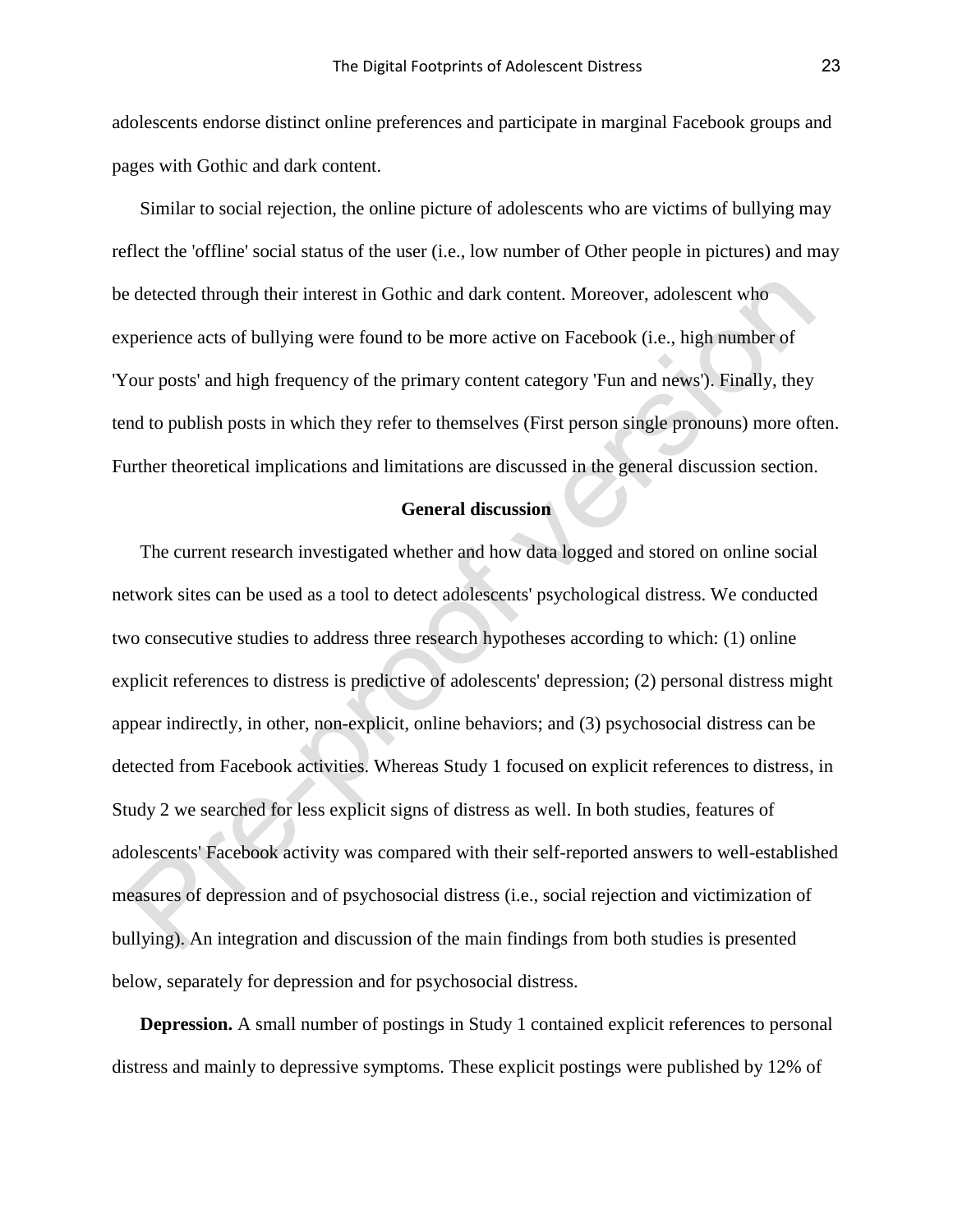the sample. The results of Study 1 confirmed hypothesis #1 and indicated that explicit references to distress do *predict* higher levels of depression among adolescents. Specifically, seven out of the ten (70%) participants who published posts with explicit references to depressive symptoms experienced at least mild depression. Study 2 documented only four participants who published explicit references to distress, three of whom indeed received high depression scores. Based on these combined findings, we conclude that explicit postings of referring to depression are rare, but when they do appear on adolescents' Facebook accounts, they are very informative and substantively increase the chances that the adolescent is indeed experiencing depression. This finding extends previous research that examined the validity of explicit references to depression in adult samples (Holleran, 2010; Moreno et al., 2012) to the adolescent population .

However, our results also qualify previous research by warning against over-reliance on explicit references to depression. Over-reliance on explicit references may result in false negative errors in identification (type II error), whereby the test (i.e., online explicit references to depression) fails to detect an existing effect (i.e., depressive symptoms). In both studies, the majority of depressed adolescents did not publish explicit references to any type of personal distress. In the absence of explicit references to depression, adolescent depression may be not so easy to detect via online activities. The analyses presented in Study 2 failed to find any additional differences in Facebook activity behaviors that could distinguish between depressive and non-depressive adolescents. It is possible that our failure to detect Facebook features that associate with depression is a result of the relatively small sample of adolescents who were depressed at the time of the study. Moreover, it appears that adolescents publish significantly less (verbal) content than adults' users of SNS. The overall number of postings of adolescents in three months documented in Study 2 was 11, of which only four posts approximately (39%) contained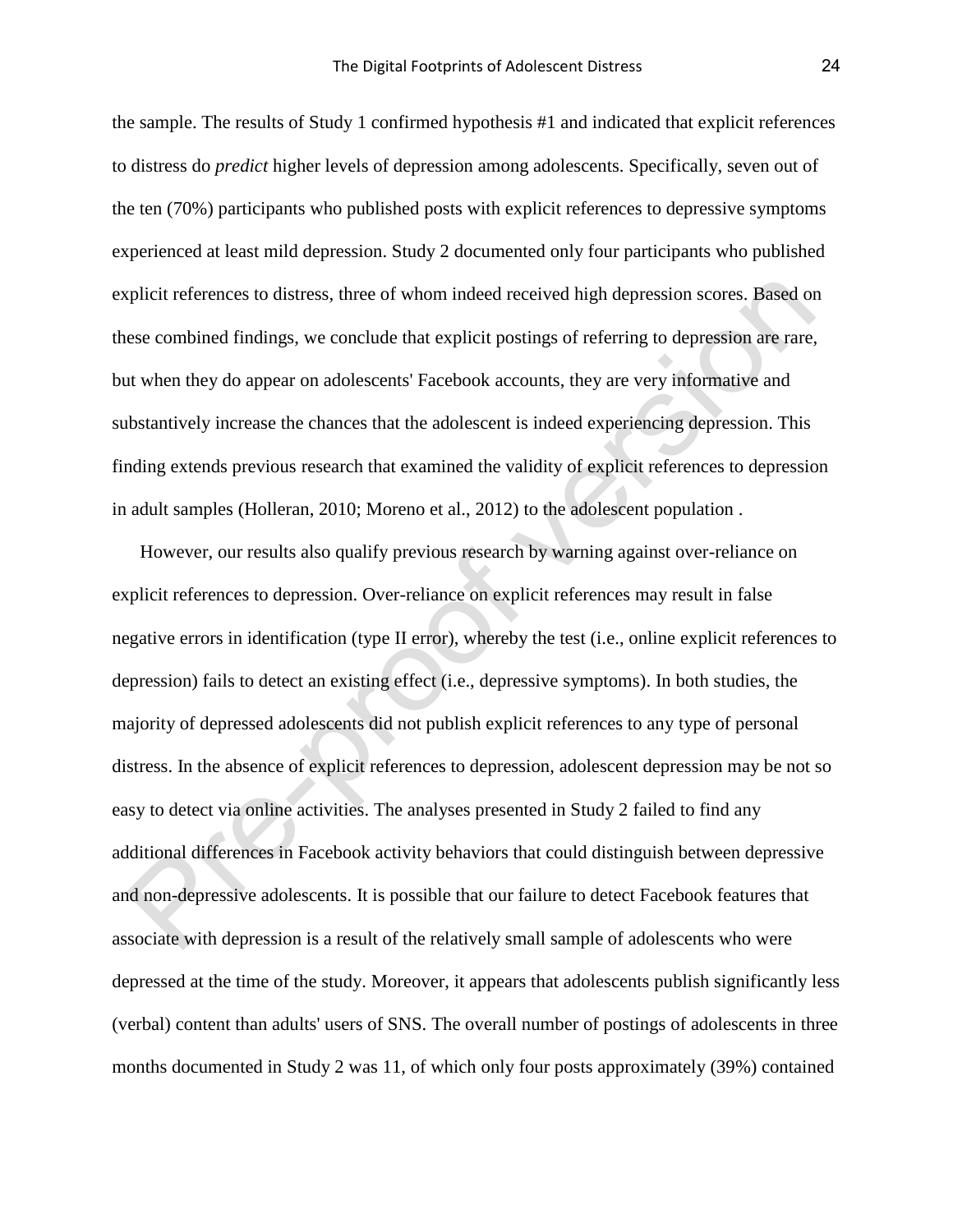truly personal content ('Owner created'). In comparison, previous research on adult Twitter users documented close to1,133 Twitter posts in a three months period on average (De Choudhury et al., 2013). More research is needed, preferably with larger samples, data sets that include more SNS activity features and computerized language processing techniques to extract significant online (non-direct) signs for depression from a larger set of potential Facebook features. Longitudinal research is also recommended to trace changes in online Facebook activity, which can be considered a leisure activity, to detect decrease in pleasure or interest over time.

**Psychosocial distress.** In contrast to depression, social rejection and victimization of bullying were not significantly associated with explicit references to any type of distress. Interestingly however, the findings presented in Study 2 revealed a number of less explicit Facebook activity features that predicted social rejection and victimization of bullying. Study 2, which included a larger sample and a richer data set, lend initial support to hypothesis #2 and #3 by demonstrating how experiences of social rejection and victimization of bullying may be expressed in subtler and indirect Facebook behaviors of adolescents. Discriminant analyses suggested several Facebook features that can serve as indicators for the existence of social rejection or victimization of bullying.

Our findings contribute to the growing body of research that aims to predict mental health states from social media. Existing research in this now field, has predominantly focused on more defined DSM-based constructs of mental disorders, such as depression (De Choudhury et al., 2013) or post-traumatic stress disorder (e.g., Reece et al., 2016). To the best of our knowledge, the current research is the first to show that sub-clinical negative psychosocial distress (i.e., social rejection and victimization of bullying) can be detected through (non-explicit) features of SNS behaviors. These digital footprints of psychosocial distress are especially valuable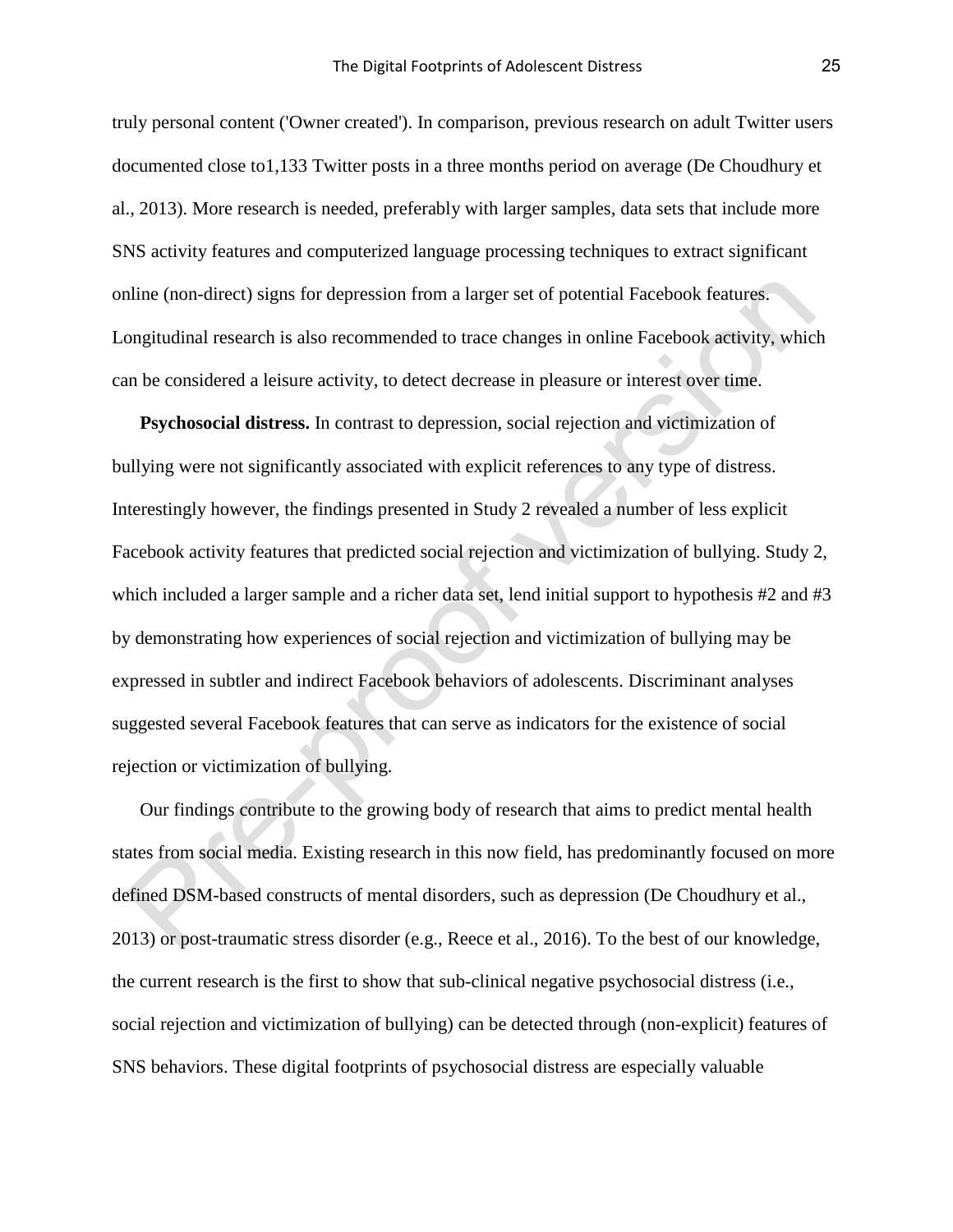considering the low frequency of explicit references to any type of distress, which was documented in both studies and the importance of social relationships in adolescence.

From a more theoretical point of view, the findings from Study 2 may also advance the dialogue between two competing theories on the link between internet usage and social status and skills (Kraut et al., 2002): The *rich-get-richer* model posits that extroverted, socially adept individuals are more likely to benefit from online communication, than introverts. They form valuable online relationships and their "real-life" social skills are replicated online (Kraut et al., 2002). The *social compensation* model argues to the contrary that introverted people with less social skills benefit more from Internet communication because they are now granted with an exceptional opportunity to engage in social interactions in less threatening environments (Sivashanker, 2013). The emergence of the internet also allowed introverts to reveal hidden facets of their "true self" (Amichai-Hamburger, Wainapel, & Fox, 2002; Bargh, McKenna, & Fitzsimons, 2002; McKenna, Green, & Gleason, 2002), their inner feelings, hidden fantasies, and "real" identity (Winnicott, 1960). This theoretical dispute continues to this day and the available empirical research does not provide conclusive evidence to either hypothesis (Baker & Oswald, 2010; Lee, 2009).

Our findings contribute to this theoretical discussion and suggest that the relationships between social status and Internet usage are more complex than can be explained simply by either hypothesis. We did not find a simple relationship between social status and *overall* number of Facebook postings (as would be predicted by both theoretical hypotheses). The relationships that were found addressed different types of online postings (i.e., 'Your posts' versus 'Others-Total'), thus corroborating with both theoretical hypotheses and perhaps offering a theoretical solution for this dispute. Even if adolescents who experience social rejection are more likely to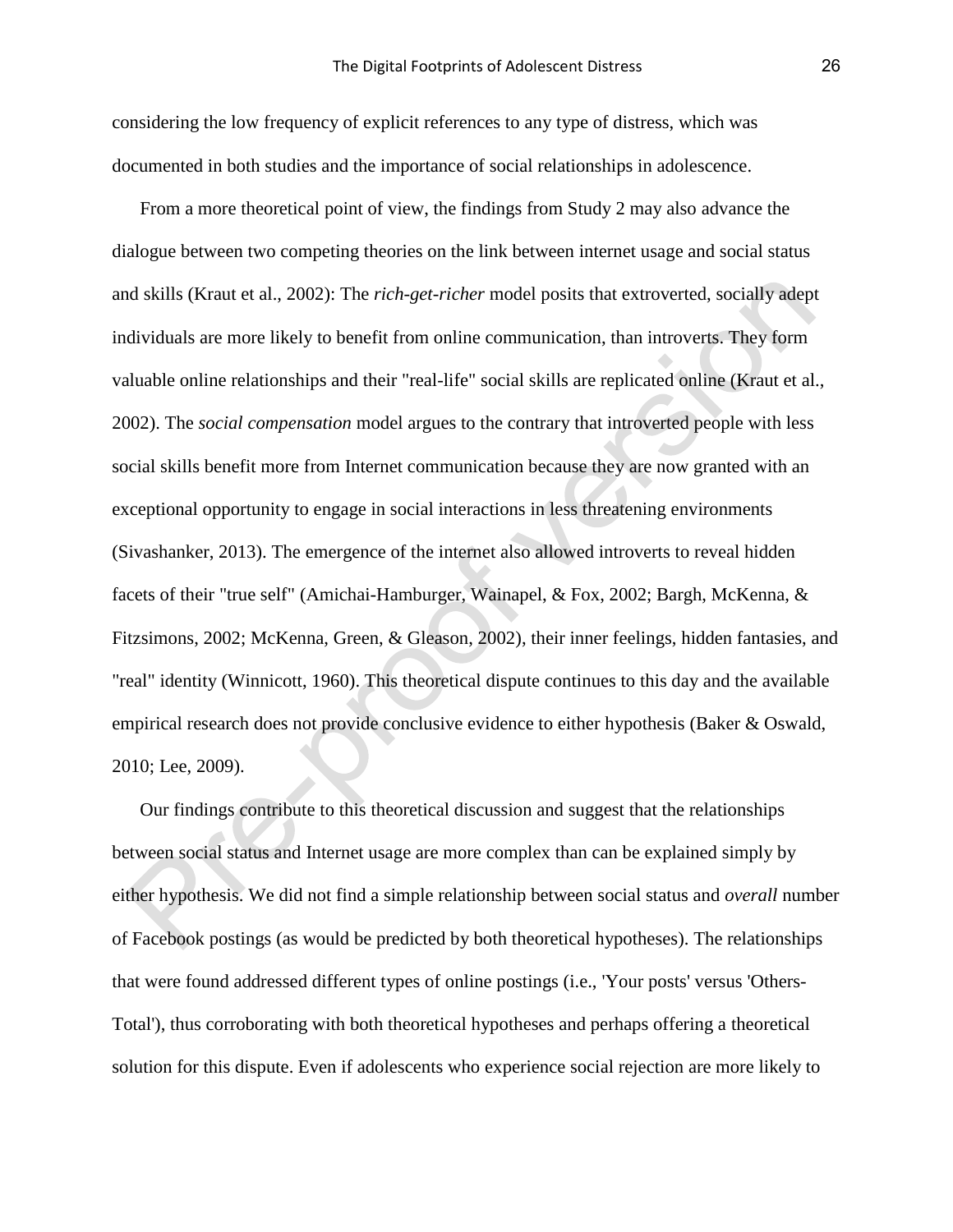actively use social media as a less threatening social substitute (*social compensation* hypothesis), as documented in their tendency to publish more postings of their own, and even if they are using internet communication as an opportunity to reveal hidden facets of their "true self" (Amichai-Hamburger et al., 2002) by joining marginal online groups with gothic and dark content, their efforts of communication do not always bear fruits. Despite their wishes to use social media as a means to develop social relations (as documented in the higher scores of Positive attitudes towards others), their social difficulties continue and extend into their online relationships, as predicted by the *rich-get-richer* hypothesis, and they do not manage to attract the social support they may have hoped for. They receive fewer tags and fewer postings by others, their pictures include fewer friends, and they hesitate to announce their physical presence using the Check-in option.

This integrative perception of these two allegedly competing hypotheses is repeated in victimization of bullying. Victimization showed a similar pattern to social rejection with fewer friends in pictures and more 'likes' of gothic and dark content. Additionally, victims of bullying may prefer the SNS sphere, which only includes those individuals that they have allowed in. This is reflected in their excessive usage of Facebook activities (high number of 'Owner-created' and 'Owner-shared' postings as well as their high frequency of Likes and Group in the primary content category of 'Fun and news'). It is also possible that they feel more comfortable to discuss their own affairs online as is manifested in their increased usage of First person single pronouns. In this way, the current research suggests that the two theoretical hypotheses do not necessarily exclude each other. Adolescents who struggle with social situations may indeed try to compensate for their underdeveloped social skills with increased usage of SNS, yet at the same time their efforts may not yield the social benefits they expected.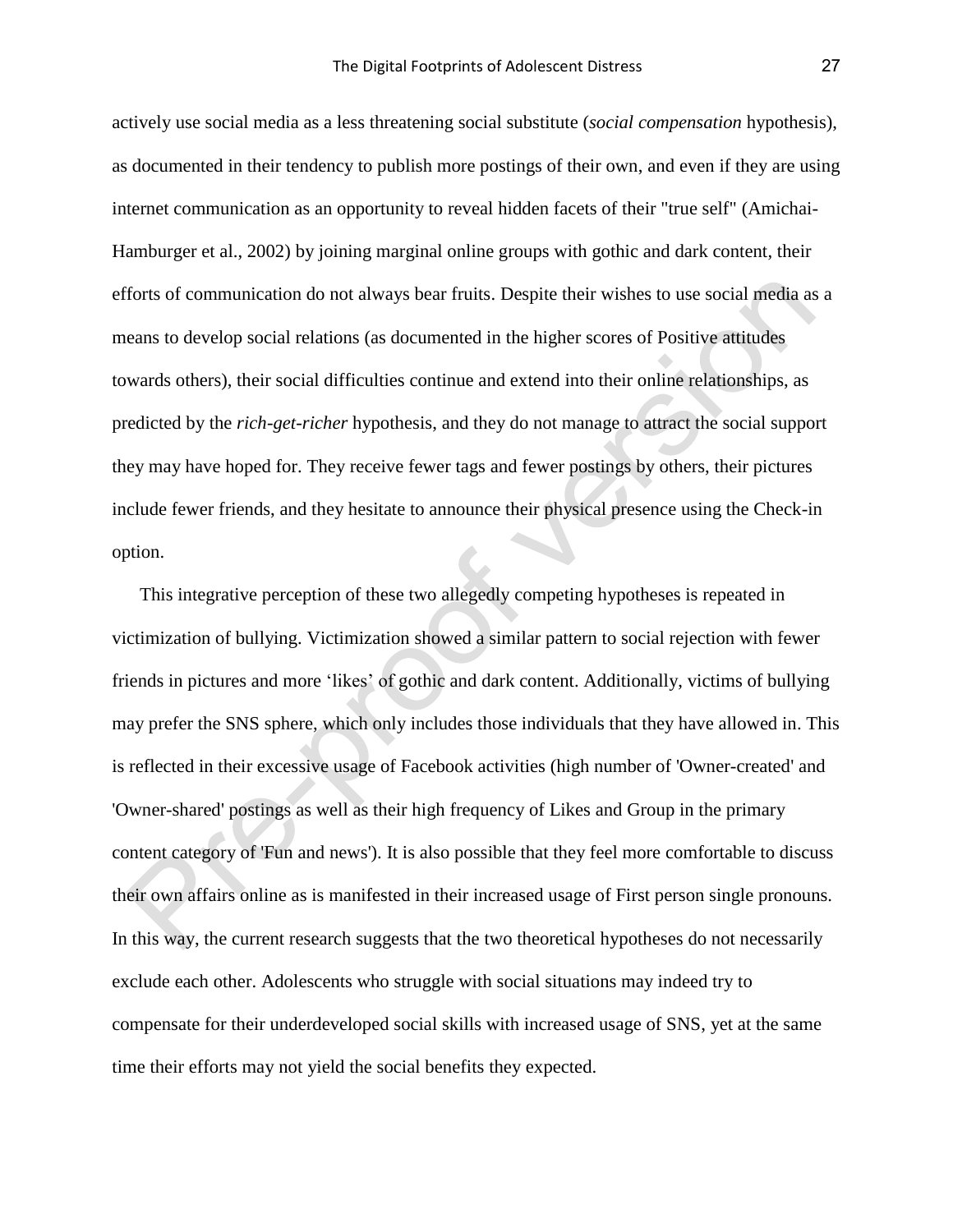### **Limitations and future research**

In addition to the above-mentioned contributions of the present work, we would also like to point out several limitations that have to be taken into account and should direct future research efforts. First, the reliance on self-report surveys rather than on clinical interviews to assess psychological and psychosocial distress, though validated and well-established, limits our ability to establish the participants' full mental health status. We made significant efforts to identify uncompleted questionnaires or negligent respondents, but it is possible that some adolescents were not devoted to the research and chose to be less straightforward.

Second, even though the present methodology allows for the establishment of predictions and associations between variables, it does not allow us to determine the direction of the relationships between them. It is commonly assumed that personal distress is manifested or implicitly reflected in social media usages, but the present results cannot rule out the opposite, namely that social media usages create or contribute to personal feelings of distress (e.g., that posting excessively or engaging in Dark and Gothic online content leads to social rejection or victimization in the real world). Third, some of the coding categories of the verbal content relied on high-inference, human coding. Though good inter-rater reliabilities were documented in most categories included in the final analyses, the coding process is very time-consuming and can address small samples only. Future studies may leverage automated, unsupervised data mining and natural language processing methods to examine larger data sets and to include a larger set of Facebook features as potential predictors of psychological distress.

### **In conclusion**

The take-home message of the research presented here can be concluded as follows: (a) adolescent postings of explicit distress in Facebook are rare; (b) when they do appear, they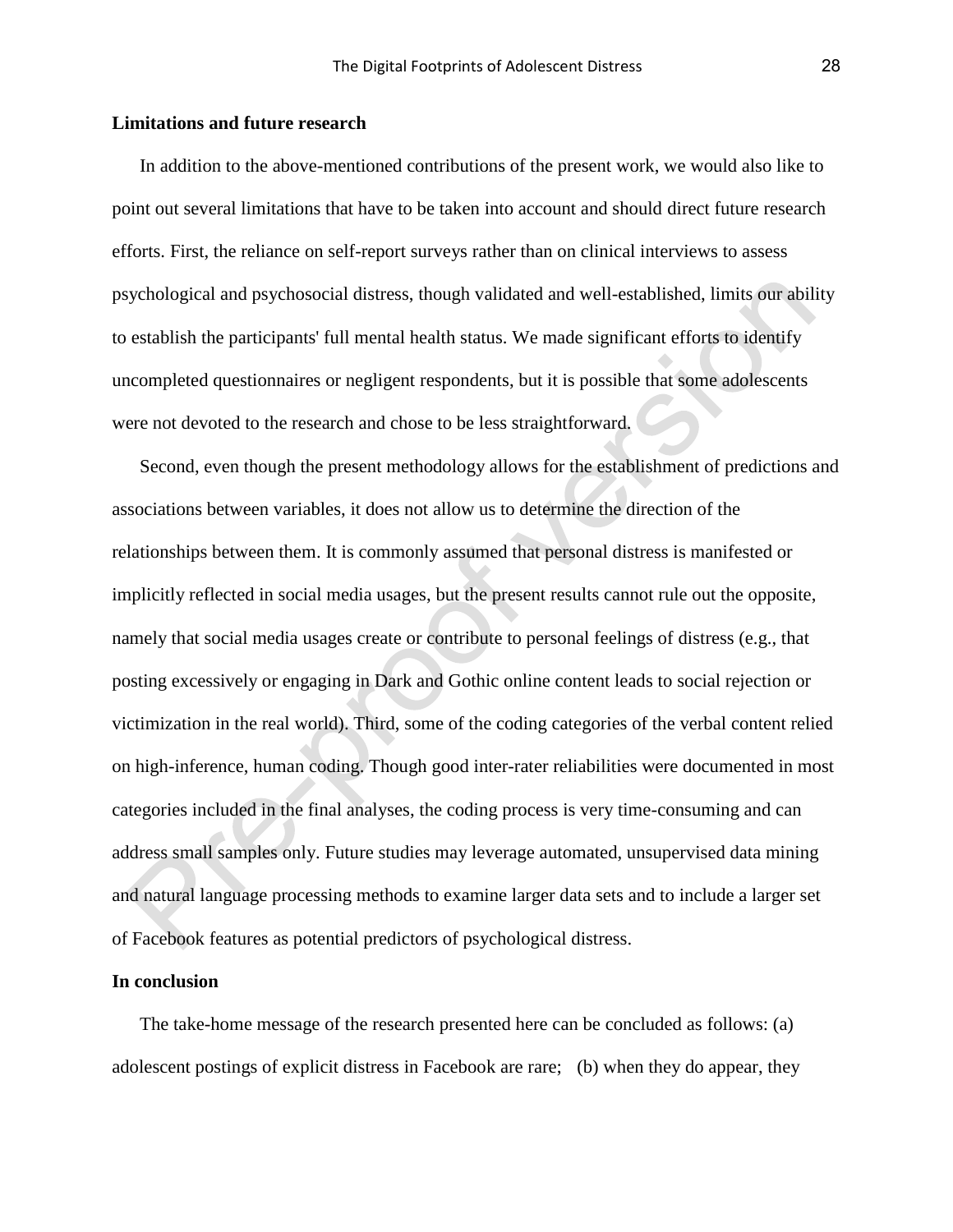usually include references to depressive symptoms and they are indeed predictive of depression among adolescents; and (c) psychosocial distress (i.e., negative interpersonal experiences of social rejection and victimization of bullying) leaves less explicit, digital footprints that can be discerned and detected. We contend that these results should be seen as first illustrations for the new opportunities generated with the rise of social media. Further research is required, preferably in larger samples and with automated language processing tools to prove the proposed direction of the research and reveal a more comprehensive picture of how distress is expressed in online behavior. Scholars that have already used such computerized tools to predict personal features such as age, gender, or introversion (Schwartz et al., 2013) are predicting that early screening of mental health conditions from social media activity logs is right around the corner (Csepeli & Nagyfi, 2017; Park et al., 2014). The findings presented here show this seems a viable and realistic expectation, and the next step in this line of research.

Preve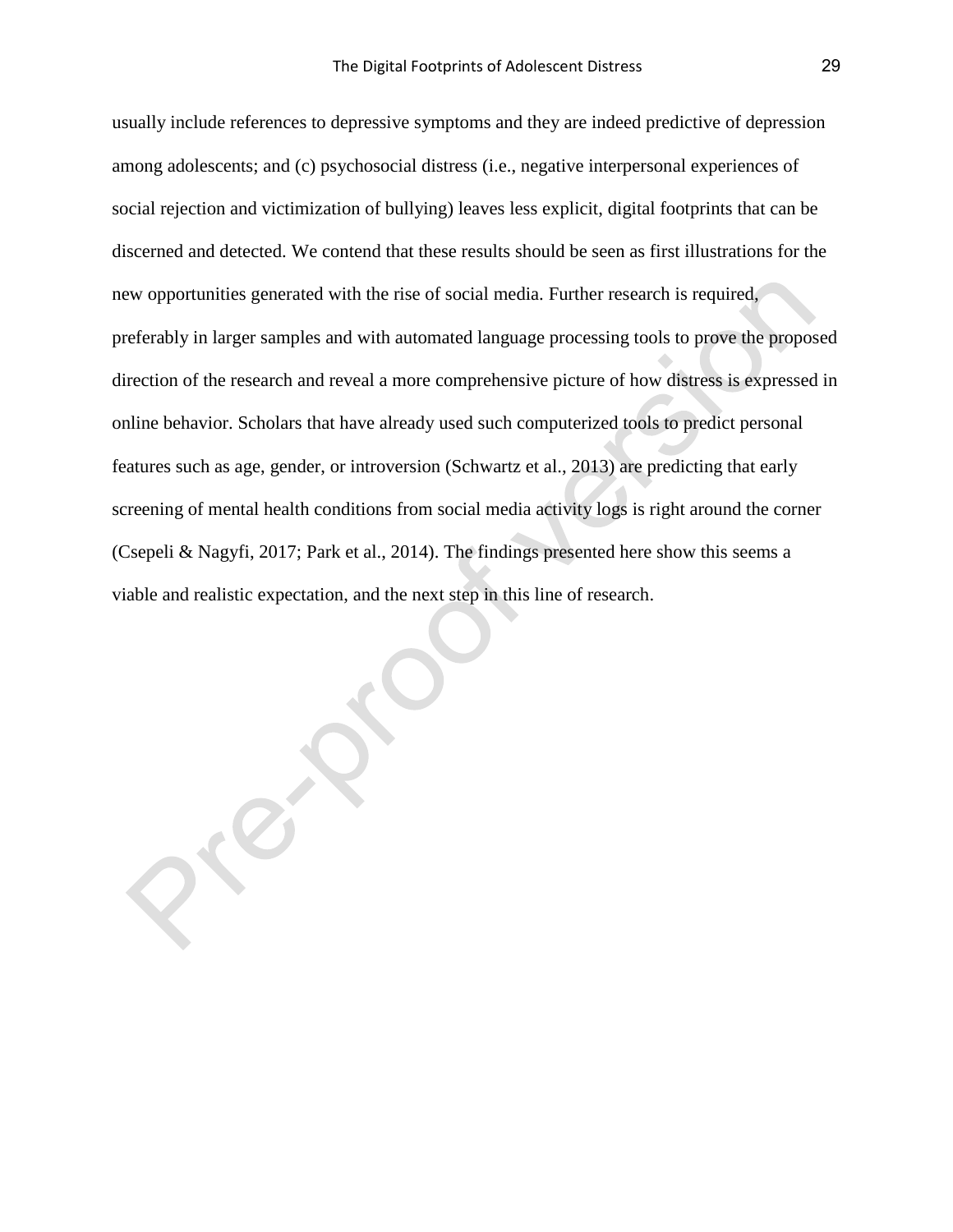## **Bibliography**

- Asterhan, C. S. C. & Rosenberg, H. (2015). The promise, reality and dilemmas of secondary school teacher-student interactions in Facebook: The teacher perspective. *Computers & Education, 85*, 134–148.
- Achenbach , T. M. (1991). Manual for the Child Behaviour Checklist/4-18 and 1991 Profile. In: Burlington, VT: University of Vermont, Department of Psychiatry.
- American Psychiatric, A. (2013). *Diagnostic and Statistical Manual of Mental Disorders (DSM-5®)*: American Psychiatric Pub.
- Amichai-Hamburger, Y., Wainapel, G., & Fox, S. (2002). "On the Internet No One Knows I'm an Introvert": Extroversion, Neuroticism, and Internet Interaction. *CyberPsychology & Behavior, 5*(2), 125-128. doi:10.1089/109493102753770507
- Baker, L. R., & Oswald, D. L. (2010). Shyness and online social networking services. *Journal of Social and Personal Relationships, 27*(7), 873-889. doi:10.1177/0265407510375261
- Bargh, J. A., McKenna, K. Y. A., & Fitzsimons, G. M. (2002). Can you see the real me? Activation and expression of the "true self" on the Internet. *Journal of Social Issues, 58*(1), 33-48. doi:10.1111/1540-4560.00247
- Bazarova, N. N., Choi, Y. H., Schwanda Sosik, V., Cosley, D., & Whitlock, J. (2015). *Social sharing of emotions on Facebook: Channel differences, satisfaction, and replies*.
- Beck, A. T. (1974). The development of depression: A cognitive model.
- Beck, A. T., Steer, R. A., Ball, R., & Ranieri, W. F. (1996). Comparison of Beck Depression Inventories–IA and –II in psychiatric outpatients. *Journal of Personality Assessment, 67*(3), 588-597. doi:10.1207/s15327752jpa6703\_13
- Brown, B. B., & Larson, J. (2009). Peer relationships in adolescence. In R. M. L. L. Steinberg (Ed.), *Handbook of adolescent psychology, Vol 2: Contextual influences on adolescent development (3rd ed.)* (pp. 74-103). Hoboken, NJ, US: John Wiley & Sons Inc.
- Burke, M., & Kraut, R. E. (2016). The relationship between Facebook use and well-being depends on communication type and tie strength. *Journal of Computer‐Mediated Communication, 21*(4), 265-281.
- Cavazos-Rehg, P. A., Krauss, M. J., Sowles, S. J., Connolly, S., Rosas, C., Bharadwaj, M., . . . Bierut, L. J. (2017). An analysis of depression, self-harm, and suicidal ideation content on tumblr. *Crisis*.
- Christofides, E., Muise, A., & Desmarais, S. (2009). Information Disclosure and Control on Facebook: Are They Two Sides of the Same Coin or Two Different Processes? *Cyberpsychology & Behavior, 12*(3), 341-345. doi:10.1089/cpb.2008.0226
- Coppersmith, G., Dredze, M., Harman, C., Hollingshead, K., & Mitchell, M. (2015). *CLPsych 2015 Shared Task: Depression and PTSD on Twitter*.
- Coppersmith, G., Dredze, M., Harman, C., Hollingshead, K., & Mitchell, M. (2015, 2015). *CLPsych 2015 Shared Task: Depression and PTSD on Twitter*.
- Csepeli, G., & Nagyfi, R. (2017). Facebook-Diagnostics: Detection of Mental Hygiene Problems Based on Online Traces. In *Leisure, Health and Well-Being* (pp. 171-178): Springer.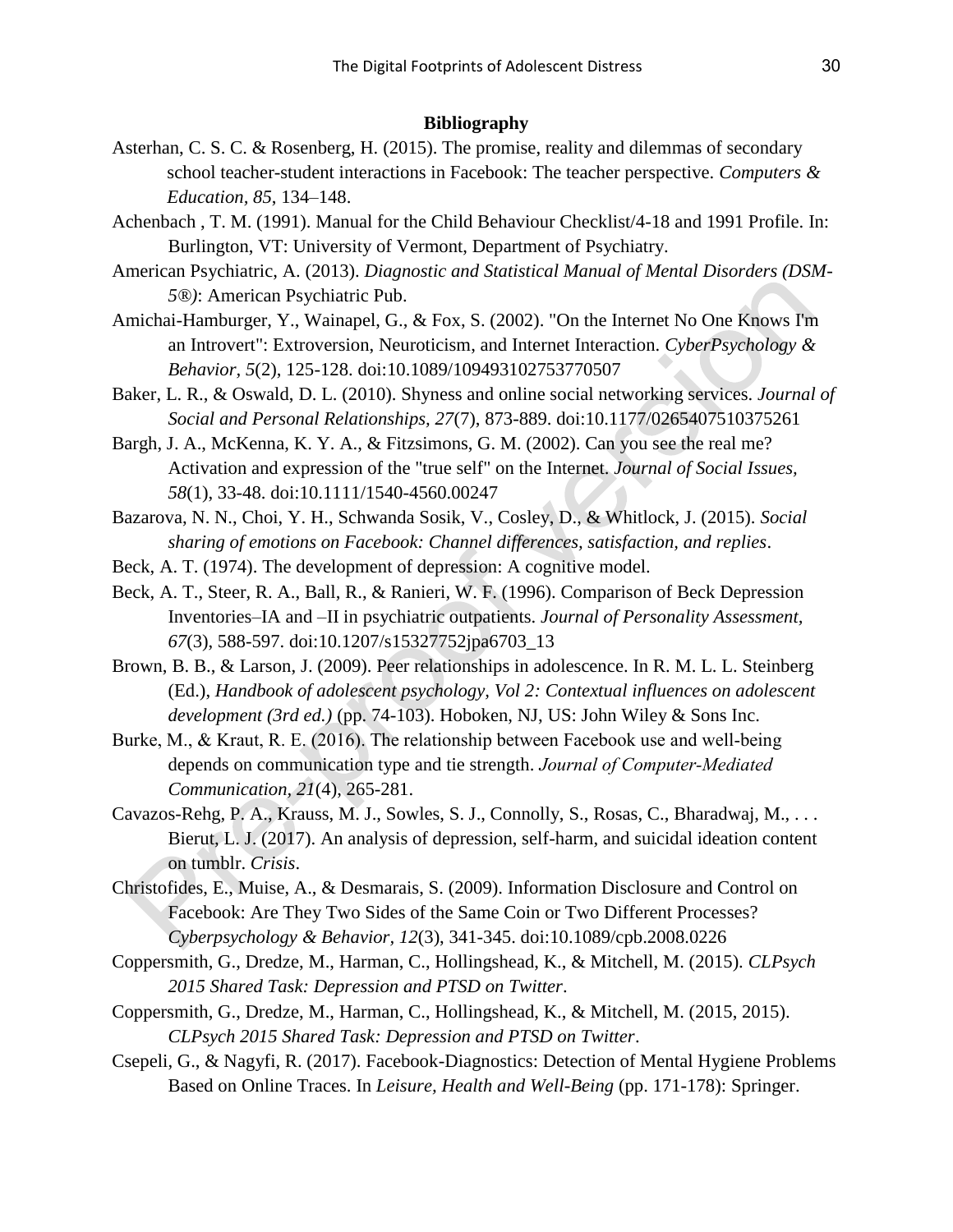- De Choudhury, M., Gamon, M., Counts, S., & Horvitz, E. (2013). Predicting Depression via Social Media. *ICWSM, 13*, 1-10.
- Hargittai, E., & Litt, E. (2011). The tweet smell of celebrity success: Explaining variation in Twitter adoption among a diverse group of young adults. *New media & society, 13*(5), 824-842.
- Hew, K. F. (2011). Students' and teachers' use of Facebook. *Computers in Human Behavior, 27*(2), 662-676. doi:10.1016/j.chb.2010.11.020
- Hew, K. F., & Cheung, W. S. (2012). Use of Facebook: A case study of Singapore students' experience. *Asia Pacific Journal of Education, 32*(2), 181-196. doi:10.1080/02188791.2012.685560
- Hobbs, W. R., Burke, M., Christakis, N. A., & Fowler, J. H. (2016). Online social integration is associated with reduced mortality risk. *Proceedings of the National Academy of Sciences, 113*(46), 12980-12984.
- Holleran, S. E. (2010). *The early detection of depression from social networking sites.* (71), ProQuest Information & Learning, US.
- Kim, Y. S., & Leventhal, B. (2008). Bullying and suicide. A review. *International Journal of Adolescent Medicine and Health, 20*(2), 133-154. doi:10.1515/IJAMH.2008.20.2.133
- Kosinski, M., Stillwell, D., & Graepel, T. (2013). Private traits and attributes are predictable from digital records of human behavior. *Proceedings of the National Academy of Sciences, 110*(15), 5802-5805.
- Kraut, R., Kiesler, S., Boneva, B., Cummings, J. N., Helgeson, V., & Crawford, A. M. (2002). Internet paradox revisited (Version 1) [doi:10.1111/1540-4560.00248]. United Kingdom: Blackwell Publishing.
- Lambiotte, R., & Kosinski, M. (2014). Tracking the digital footprints of personality. *Proceedings of the IEEE, 102*(12), 1934-1939.
- Lee, S. J. (2009). Online communication and adolescent social ties: Who benefits more from Internet use? (Version 3) [doi:10.1111/j.1083-6101.2009.01451.x]. United Kingdom: Wiley-Blackwell Publishing Ltd.
- Lenhart, A., Purcell, K., Smith, A., & Zickur, K. (2010). Social Media and Young Adults. In: Washington, DC: Pew Research Center. Available at: [http://pewinternet.org/Reports/2010/Social-Media-and-Young-Adults.aspx.](http://pewinternet.org/Reports/2010/Social-Media-and-Young-Adults.aspx) Accessed May 16, 2013.
- Manago, A. M., Taylor, T., & Greenfield, P. M. (2012). Me and my 400 friends: The anatomy of college students' Facebook networks, their communication patterns, and well-being. *Developmental Psychology, 48*(2), 369-380. doi:10.1037/a0026338
- McDougall, P., Hymel, S., Vaillancourt, T., & Mercer, L. (2001). The consequences of childhood peer rejection. In *Interpersonal rejection* (pp. 213-247). New York, NY, US: Oxford University Press.
- McKenna, K. Y. A., Green, A. S., & Gleason, M. E. J. (2002). Relationship formation on the Internet: What's the big attraction? *Journal of Social Issues, 58*(1), 9-31.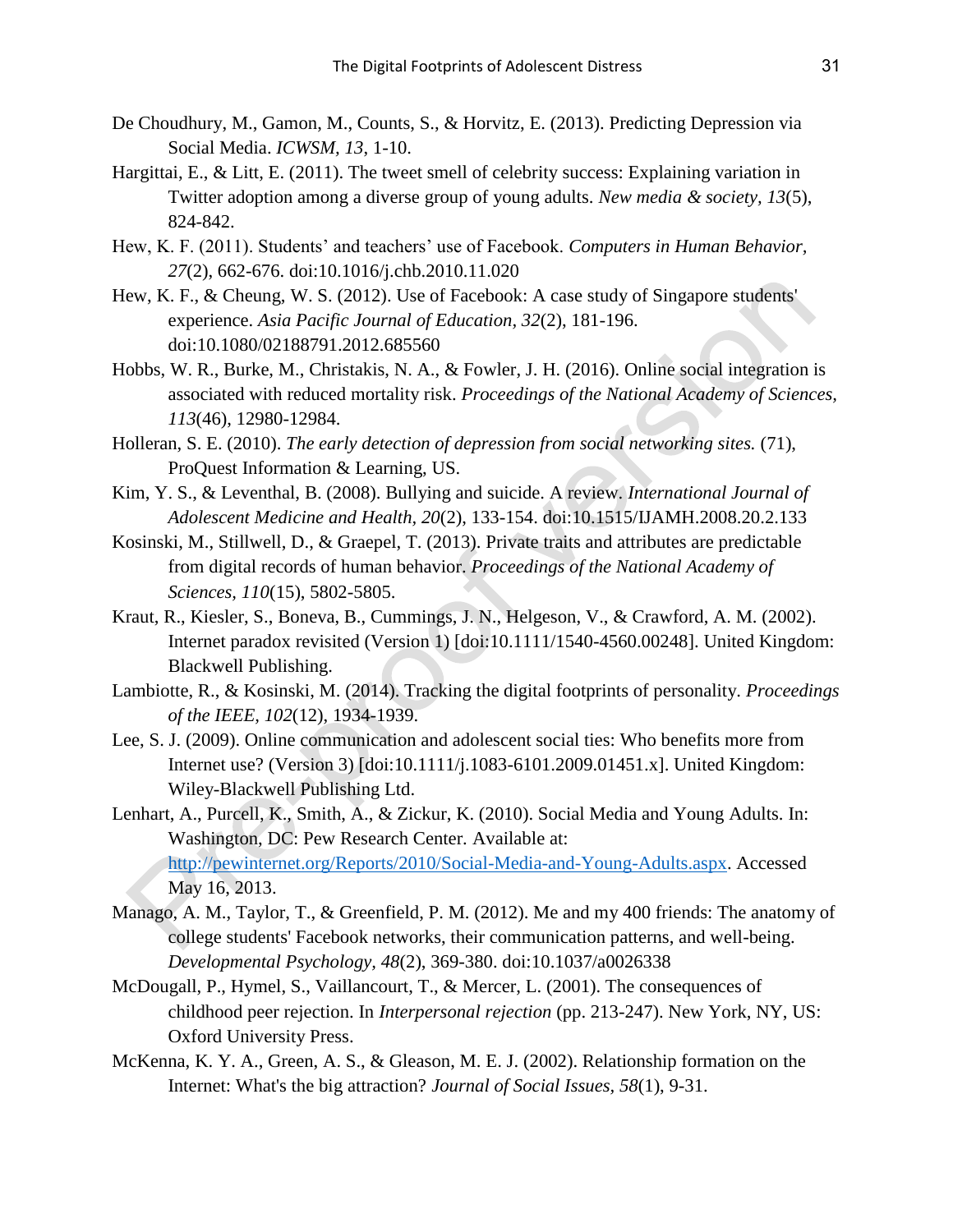doi:10.1111/1540-4560.00246

- Moreno, M. A., Christakis, D. A., Egan, K. G., Jelenchick, L. A., Cox, E., Young, H., ... Becker, T. (2012). A Pilot Evaluation of Associations Between Displayed Depression References on Facebook and Self-reported Depression Using a Clinical Scale. *Journal of Behavioral Health Services & Research, 39*(3), 295-304. doi:10.1007/s11414-011-9258-7
- Moreno, M. A., Jelenchick, L. A., Egan, K. G., Cox, E., Young, H., Gannon, K. E., & Becker, T. (2011). Feeling bad on Facebook: depression disclosures by college students on a social networking site. *Depression and Anxiety, 28*(6), 447-455. doi:10.1002/da.20805
- Nolen-Hoeksema, S., Wisco, B. E., & Lyubomirsky, S. (2008). Rethinking rumination. *Perspectives on Psychological Science, 3*(5), 400-424. doi:10.1111/j.1745- 6924.2008.00088.x
- Obar, J. A., & Wildman, S. S. (2015). Social media definition and the governance challenge: An introduction to the special issue.
- Ophir, Y. (2017). SOS on SNS: Adolescent distress on social network sites. *Computers in Human Behavior*, *68*, 51-55.
- Ophir, Y., Asterhan, C. S. C., & Schwarz, B. B. (2017). Unfolding the notes from the walls: Adolescents' depression manifestations on Facebook. *Computers in Human Behavior, 72*, 96-107. doi[:http://dx.doi.org/10.1016/j.chb.2017.02.013](http://dx.doi.org/10.1016/j.chb.2017.02.013)
- Park, G., Schwartz, H. A., Eichstaedt, J. C., Kern, M. L., Kosinski, M., Stillwell, D. J., . . . Seligman, M. E. P. (2014). Automatic Personality Assessment Through Social Media Language. *Journal of Personality and Social Psychology*, No Pagination Specified. doi:10.1037/pspp0000020
- Park, S., Lee, S. W., Kwak, J., Cha, M., & Jeong, B. (2013). Activities on Facebook reveal the depressive state of users. *Journal of medical Internet research, 15*(10).
- Pennebaker, J. W., & King, L. A. (1999). Linguistic styles: Language use as an individual difference. *Journal of Personality and Social Psychology, 77*(6), 1296-1312. doi:10.1037/0022-3514.77.6.1296
- Phua, J., Jin, S. V., & Kim, J. (2017). Uses and gratifications of social networking sites for bridging and bonding social capital: A comparison of Facebook, Twitter, Instagram, and Snapchat. *Computers in Human Behavior, 72*(Supplement C), 115-122. doi[:https://doi.org/10.1016/j.chb.2017.02.041](https://doi.org/10.1016/j.chb.2017.02.041)
- Pickett, C. L., Gardner, W. L., & Knowles, M. (2004). Getting a Cue: The Need to Belong and Enhanced Sensitivity to Social Cues. *Personality and Social Psychology Bulletin, 30*(9), 1095-1107. doi:10.1177/0146167203262085
- Reece, A. G., Reagan, A. J., Lix, K. L. M., Dodds, P. S., Danforth, C. M., & Langer, E. J. (2016). Forecasting the onset and course of mental illness with Twitter data. *arXiv preprint arXiv:1608.07740*.
- Rey, J. M., & Bird, K. D. (1991). Sex differences in suicidal behaviour of referred adolescents. *The British Journal of Psychiatry, 158*, 776-781. doi:10.1192/bjp.158.6.776
- Rigby, K. (1998). Manual for the Peer Relations Questionnaire (PRQ). Point Lonsdale, Victoria,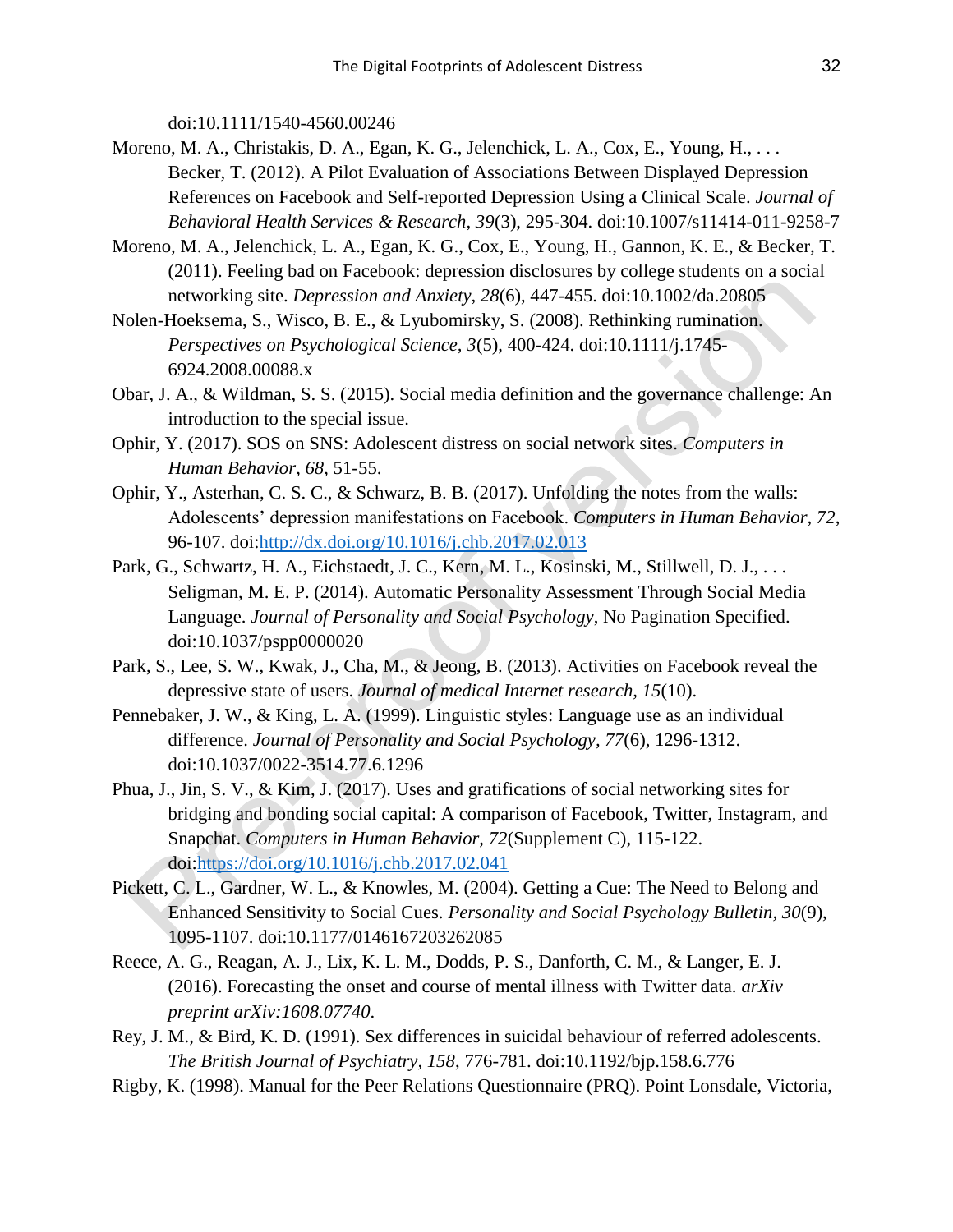Australia: The Professional Reading Guide.

- Rosenberg, H., Ophir, Y., & Asterhan, C. S. C. (2018). Virtual safe zone: Teacher psychopedagogical support of teenage students through social media in times of war. *Teaching and Teacher Education, 73,* 35-42.
- Rude, S. S., Gortner, E.-M., & Pennebaker, J. W. (2004). Language use of depressed and depression-vulnerable college students [Press release]
- Saleem, S., Prasad, R., Vitaladevuni, S. N. P., Pacula, M., Crystal, M., Marx, B., . . . Speroff, T. (2012, 2012). *Automatic Detection of Psychological Distress Indicators and Severity Assessment from Online Forum Posts*.
- Schwartz, H. A., Eichstaedt, J. C., Kern, M. L., Dziurzynski, L., Ramones, S. M., Agrawal, M., . . . Seligman, M. E. (2013). Personality, gender, and age in the language of social media: The open-vocabulary approach. *PloS one, 8*(9), e73791.
- Sivashanker, K. (2013). Cyberbullying and the digital self. *Journal of the American Academy of Child & Adolescent Psychiatry, 52*(2), 113-115. doi:10.1016/j.jaac.2012.11.008
- Sosik, V. S., & Bazarova, N. N. (2014). Relational maintenance on social network sites: How Facebook communication predicts relational escalation. *Computers in Human Behavior, 35*, 124-131.
- Tsugawa, S., Kikuchi, Y., Kishino, F., Nakajima, K., Itoh, Y., & Ohsaki, H. (2015). *Recognizing depression from twitter activity*.
- Tsugawa, S., Kikuchi, Y., Kishino, F., Nakajima, K., Itoh, Y., & Ohsaki, H. (2015, 2015). *Recognizing depression from twitter activity*.
- Varnik, P. (2012). Suicide in the World. *International Journal of Environmental Research and Public Health, 9*(3), 760-771. doi:10.3390/ijerph9030760
- Velting, D. M., Shaffer, D., Gould, M. S., Garfinkel, R., Fisher, P., & Davies, M. (1998). Parent– victim agreement in adolescent suicide research. *Journal of the American Academy of Child & Adolescent Psychiatry, 37*(11), 1161-1166. doi:10.1097/00004583-199811000- 00015
- Wang, J., Iannotti, R. J., & Nansel, T. R. (2009). School bullying among adolescents in the United States: Physical, verbal, relational, and cyber. *Journal of Adolescent health, 45*(4), 368-375.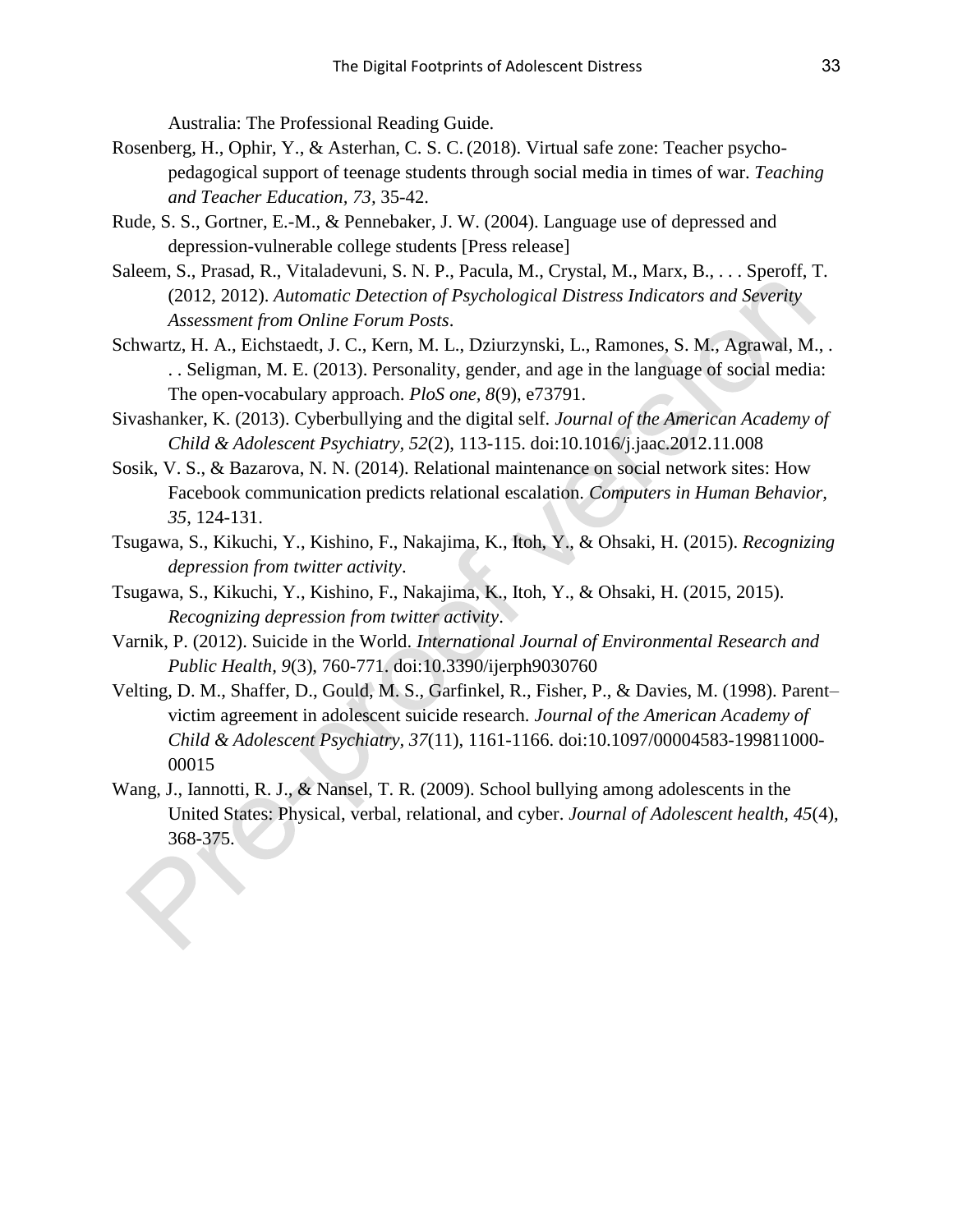|                           |           | Pearson correlation with |                           |  |  |
|---------------------------|-----------|--------------------------|---------------------------|--|--|
|                           | M(SD)     | Social rejection         | Victimization of bullying |  |  |
|                           |           | Study 1 ( $N = 86$ )     |                           |  |  |
| Social Rejection          | 1.75(.78) |                          |                           |  |  |
| Victimization of bullying | 1.51(.54) | $.52**$                  |                           |  |  |
| Depression (BDI)          | .55(.48)  | $.54**$                  | $.40**$                   |  |  |
|                           |           | Study 2 ( $N =$          |                           |  |  |
|                           |           | 162)                     |                           |  |  |
| Social Rejection          | 1.59(.66) |                          |                           |  |  |
| Victimization of bullying | 1.56(.60) | $.51**$                  |                           |  |  |
| Depression (BDI)          | .52(.45)  | $.54**$                  | .48**                     |  |  |

Table 1 *Descriptive statistics and zero order correlations of the self-report measures*

Note:  $** =$  Correlation is significant at the 0.01 level (2-tailed).  $* =$  Correlation is significant at the 0.05 level (2-tailed).

Table 2 *Descriptive statistics of the 'About' section quantitative features and their correlations with Self-reported distress (N = 162)* 

 $\epsilon$ 

|               |                 |                     | Pearson correlation with     |            |
|---------------|-----------------|---------------------|------------------------------|------------|
|               | M(SD)           | Social<br>rejection | Victimization<br>of bullying | Depression |
| Friends       | 534.26 (536.91) | .05                 | .13                          | .14        |
| Check-In's    | 14.09 (16.44)   | $-.17*$             | $-.13$                       | $-.16*$    |
| <b>Sports</b> | 9.93(25.29)     | $-.15°$             | .02                          | $-.08$     |
| Music         | 35.44 (93.92)   | $-.03$              | $-.01$                       | $-.06$     |
| Movies        | 12.75(26.30)    | .08                 | .03                          | .01        |
| TV            | 18.42 (26.38)   | $-.01$              | .07                          | $-.08$     |
| <b>Books</b>  | 2.52(7.18)      | .11                 | .12                          | .05        |
| Apps          | 3.47(6.78)      | .04                 | $-.03$                       | $-.16*$    |
| Likes         | 384.89 (558.18) | $-.07$              | .05                          | $-.05$     |
| Groups        | 8.08 (29.21)    | $-.01$              | $-.05$                       | $-.09$     |

Note:  $**$  = Correlation is significant at the 0.01 level.  $*$  = Correlation is significant at the 0.05 level.  $\sim$  = Correlation approached significance ( $p = .06$ ).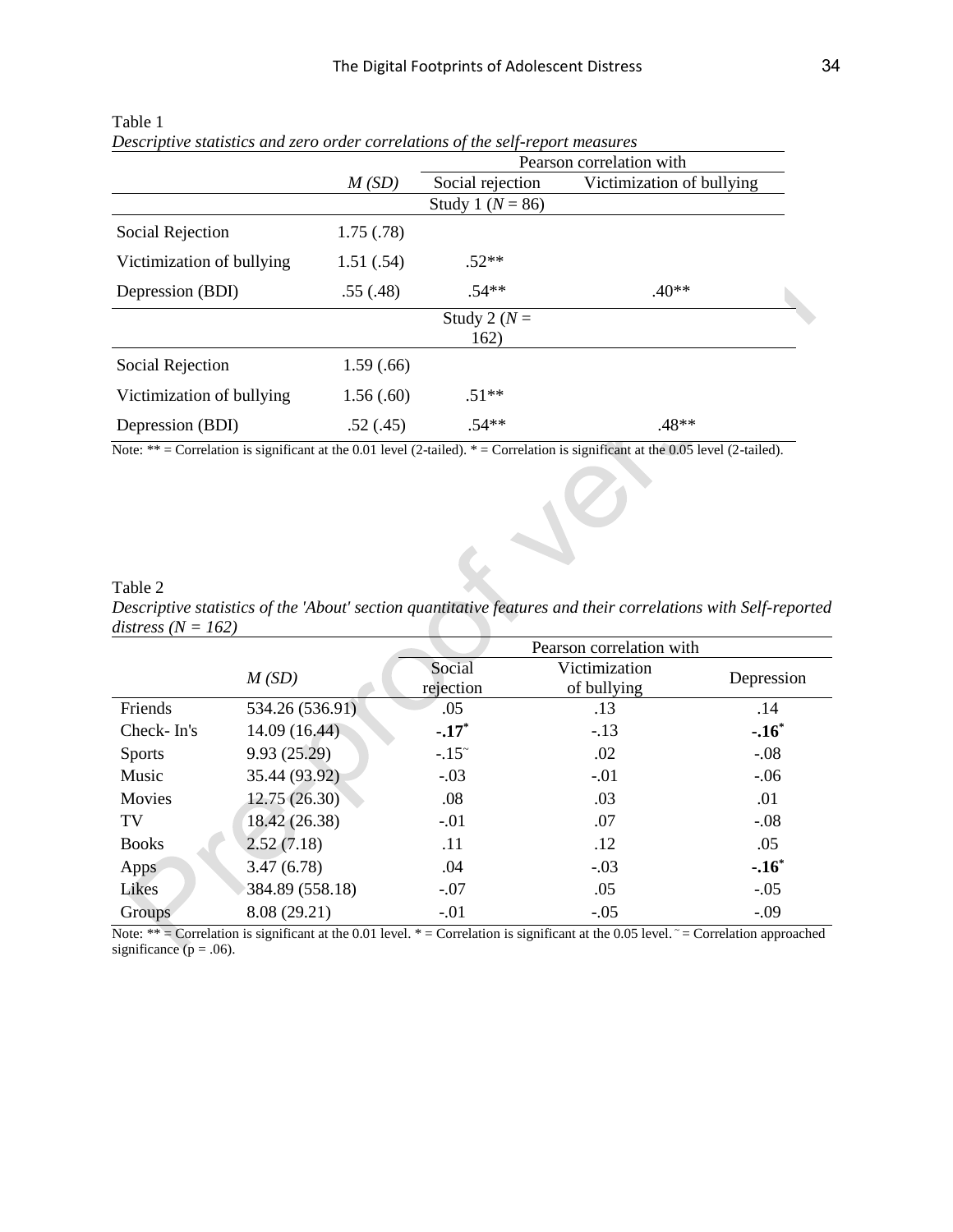| Pearson correlation with |                     |                              |                                                                                                                                         |
|--------------------------|---------------------|------------------------------|-----------------------------------------------------------------------------------------------------------------------------------------|
| $M(SD)$ in %             | Social<br>Rejection | Victimization<br>of Bullying | Depression                                                                                                                              |
| 65(16.67)                | .11                 | $.16*$                       | .08                                                                                                                                     |
| 18.92 (13.38)            | $-.10$              | $-.14$                       | $-.03$                                                                                                                                  |
| 7.57(7.77)               | $-.08$              | $-.11$                       | $-0.08$                                                                                                                                 |
| 7.06(7.42)               | $-.09$              | $-.08$                       | $-.09$                                                                                                                                  |
| 0.70(2.48)               | $.29***$            | $.24**$                      | .11                                                                                                                                     |
| 0.74(1.64)               | .01                 | $.02\,$                      | .03                                                                                                                                     |
|                          |                     |                              | Note: Correlations are significant at a two-toiled p-layel of $\ast \times 0.5 \times \ast \times 0.1$ layel or $\ast \ast \times 0.01$ |

Table 3 *Descriptive statistics of the 'About' section Content categories and their correlations with Self-reported distress (N = 162)* 

Note: Correlations are significant at a two-tailed p-level of  $* > .05$ ,  $** > .01$  level or  $*** > .001$ .

Table 4

*Descriptive statistics of the 'Timeline' Types of posts and correlations with Self-reported distress (N = 162)*

|                         |                | Person correlation with |                  |            |  |
|-------------------------|----------------|-------------------------|------------------|------------|--|
|                         | M(SD)          | Social                  | Victimization of | Depression |  |
|                         |                | Rejection               | <b>Bullying</b>  |            |  |
| <b>Overall Postings</b> | 10.62 (15.94)  | $.17*$                  | .11              | .04        |  |
| Owner-Created           | 38.80% (28.04) | $\cdot 10$              | .00              | .05        |  |
| Owner-Shared            | 16.84% (25.67) | .13                     | .09              | .01        |  |
| Others-Tagged           | 28.41% (26.60) | $-24**$                 | $-12$            | $-.05$     |  |
| Others-Created          | 12.19% (19.88) | .01                     | .06              | $-.06$     |  |
| Others-Total:           | 40.61% (30.01) | $-.21**$                | $-.07$           | $-.08$     |  |
| Tagged & Created        |                |                         |                  |            |  |

Note: \* = Correlation is significant at the 0.05 level. \*\* = Correlation is significant at the 0.01 level. Overall Postings = The overall number of posts, including all types of posts. Owner-Created = posts, which were created and published by the participant her/himself. Owner-Shared = posts (usually, created by others), which were shared by the participant her/himself. Others-Tagged = posts (usually, created by others), in which other people "tagged" (attached) the participant name. Others-Created = post, which were attached by other people to the participant timeline.

#### Table 5

*Descriptive statistics of the 'Timeline' posting characteristics and their correlations with self-reported distress (N = 162)* 

|                          |                   | Pearson correlation with |           |               |            |
|--------------------------|-------------------|--------------------------|-----------|---------------|------------|
|                          | Range             | M(SD)                    | Social    | Victimization | Depression |
|                          |                   |                          | rejection | of Bullying   |            |
| Likes on posts           | Sum               | 212.40 (503.64)          | .08       | .10           | .14        |
| Comments on posts        | Sum               | 26.89 (60.94)            | .01       | .00           | .09        |
| First person single      | Sum               | 6.24(13.86)              | .11       | $.24**$       | .08        |
| First person plural      | Sum               | 1.49(5.44)               | .07       | .06           | .06        |
| Other people in pictures | $Sum(1-4)$        | 17.85 (22.55)            | $-.21*$   | $-.18*$       | $-.04$     |
| Valence of content       | Sum (Positive $-$ | 2.44(4.05)               | .13       | .12           | .05        |
|                          | Negative)         |                          |           |               |            |
| Attitudes towards others | Sum (Positive $-$ | 1.06(2.27)               | $.18*$    | .14           | .12        |
|                          | Negative)         |                          |           |               |            |

Note:  $*$  = Correlation is significant at the 0.05 level.  $**$  = Correlation is significant at the 0.01 level. The Correlation with 'Other